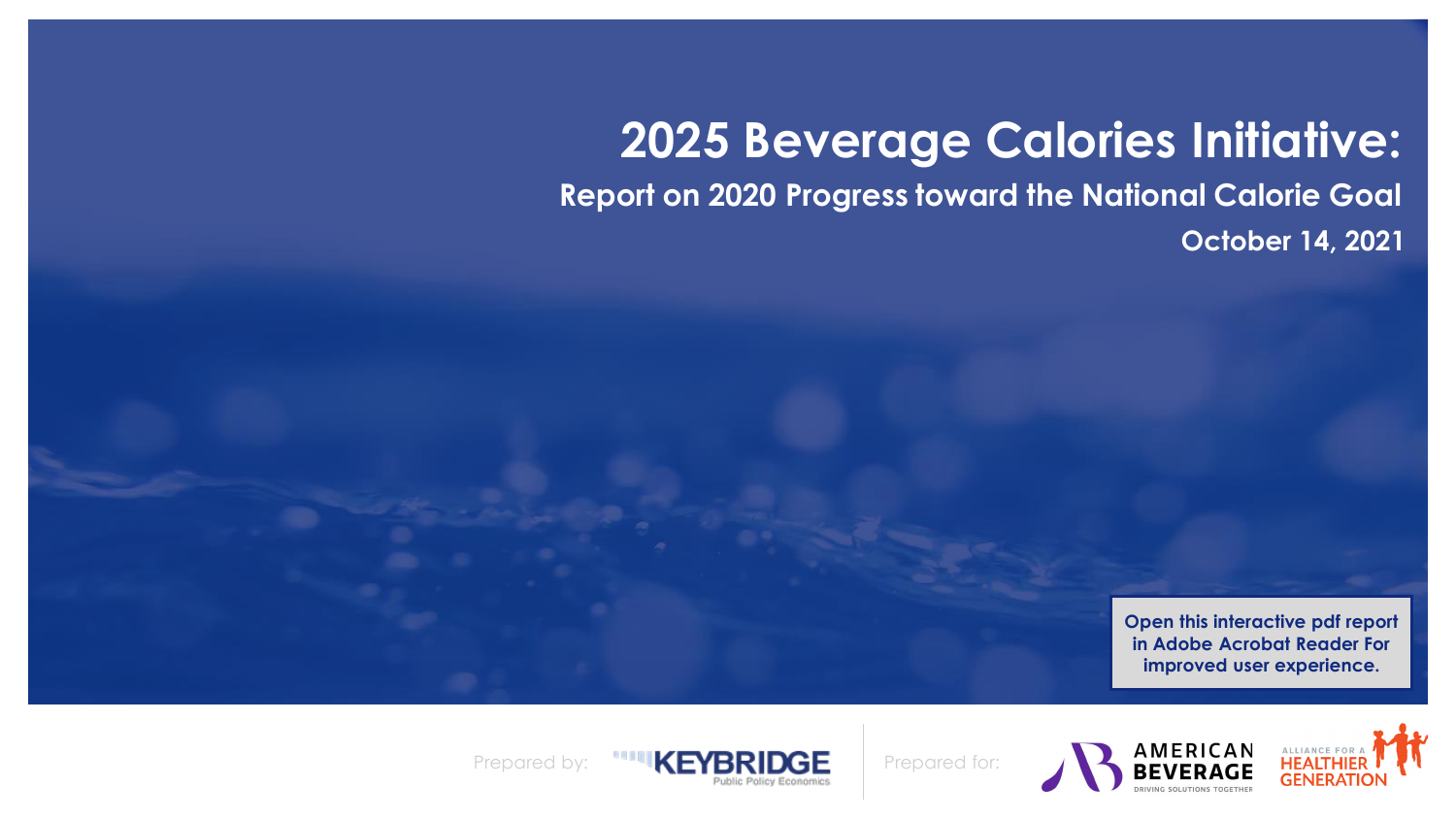### <span id="page-1-0"></span>**Overall Progress-to-Date**

In September 2014, the American Beverage Association, The Coca-Cola Company, Dr Pepper Yearly Percentage Change in Calories per Person Snapple Group (now Keurig Dr Pepper), PepsiCo, and the Alliance for a Healthier Generation announced a commitment to help reduce liquid refreshment beverage ("LRB") calories in the American diet nationally by 20% by 2025. This report – one in a series of annual reports – reviews the progress achieved toward this goal through 2020.

**From 2014 to 2020, average LRB calories per person fell by 10.0%, halfway to the 20% calorie reduction goal that was set for 2025.** The annual decline has accelerated every year since 2016, **with the largest single year decline (-5.0%) coming in 2020.** Over the remaining five years of the initiative, the average per person LRB calorie reduction pace needed to achieve the national calorie goal is roughly 2.3% per year, or roughly half of the decline achieved in 2020.

This report examines key factors that influenced beverage consumption patterns in 2020, including temporary, pandemic-driven changes and longer-term trends that are more likely to be sustained in future years. The COVID-19 pandemic drove sharp shifts in where consumers purchased beverages in 2020 – from restaurants and other out-of-home venues to grocery and other stores – but shifts in what beverages consumers purchased largely continued trends that predate the pandemic.

**2014-15 2015-16 2016-17 2017-18 2018-19 2019-20** The most important of those trends, in terms of its impact on calories, was the shift in volume toward water and other low- and no-calorie beverages. This trend has accelerated every year since 2016 as consumers increasingly select lower calorie-versions of all beverage types. This has corresponded with calories per person falling by increasing amounts every year.

#### **BCI National Calorie Goal Progress-to-Date**



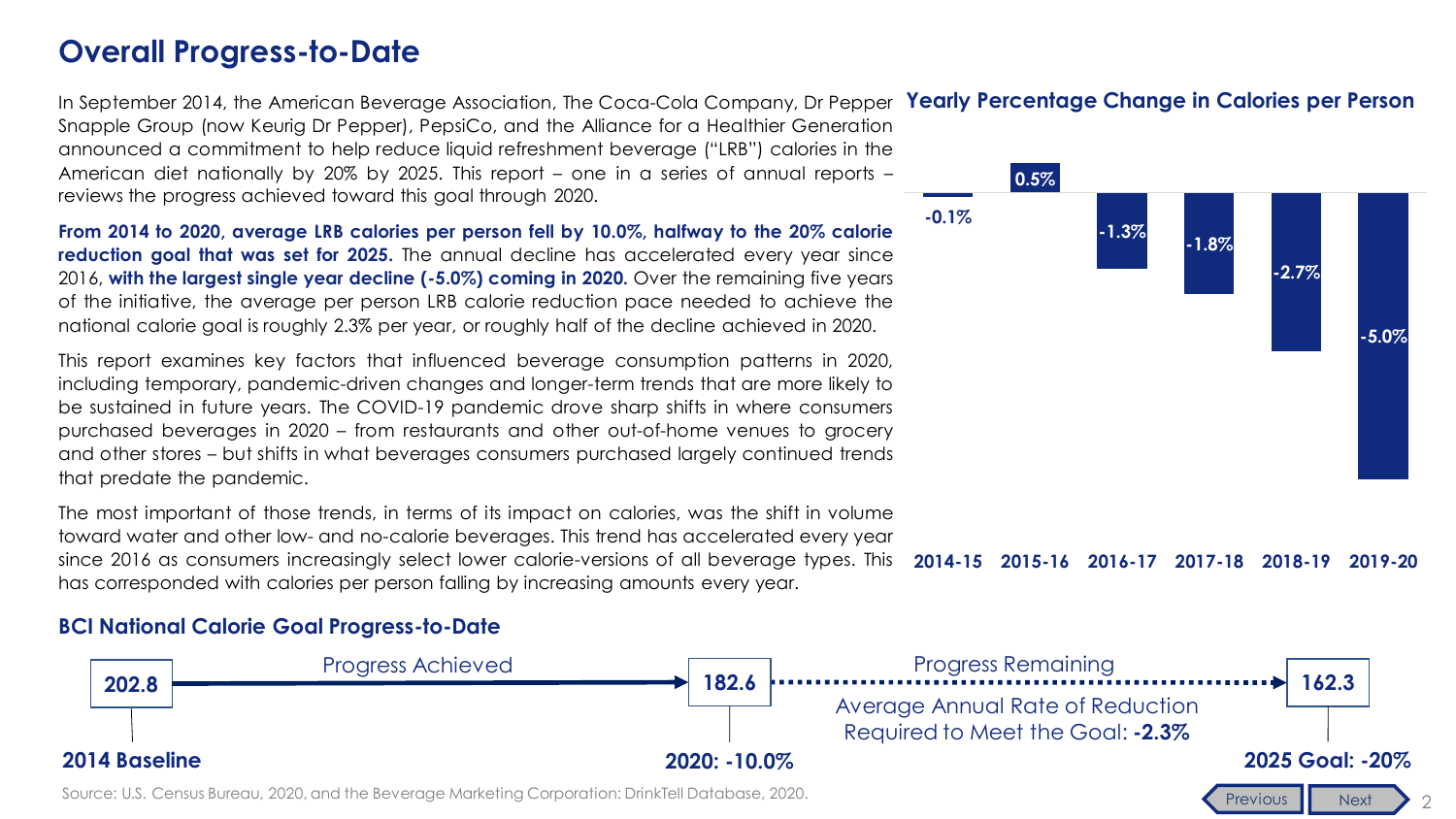### <span id="page-2-0"></span>**LRB Product Mix Shifting toward Low- and No-Calorie Beverages, Including Water**



**Percent of Total Volumes, All Beverages**

\* "Other" includes RTD Coffee, Value-Added Water, and Energy Drinks

One persistent trend that has helped to drive reductions in calories per person has been the shifting composition of LRB towards lower-calorie beverages, water in particular. From 2014 to 2020, per person water volumes – including sparkling waters – grew by 36.6%. As shown in the figures above, water's share **of LRB grew by 9 percentage points over that period.** Offsetting that were decreases in the shares represented by CSDs, 100% juices, and juice drinks. From 2014 to 2020, per person volumes of full-calorie CSDs and 100% juices and juice drinks – the source of more than 80% of all LRB calories – fell by 11.0% and 18.6%, respectively. When looking at LRB composition by calorie categories, which can be done by clicking on the option in the interactive figure above, the shift is similar, as low- and no-calorie beverages have gone from representing 50.1% of LRB volumes in 2014 to 58.7% in 2020.

Source: Beverage Marketing Corporation: DrinkTell Database, 2020.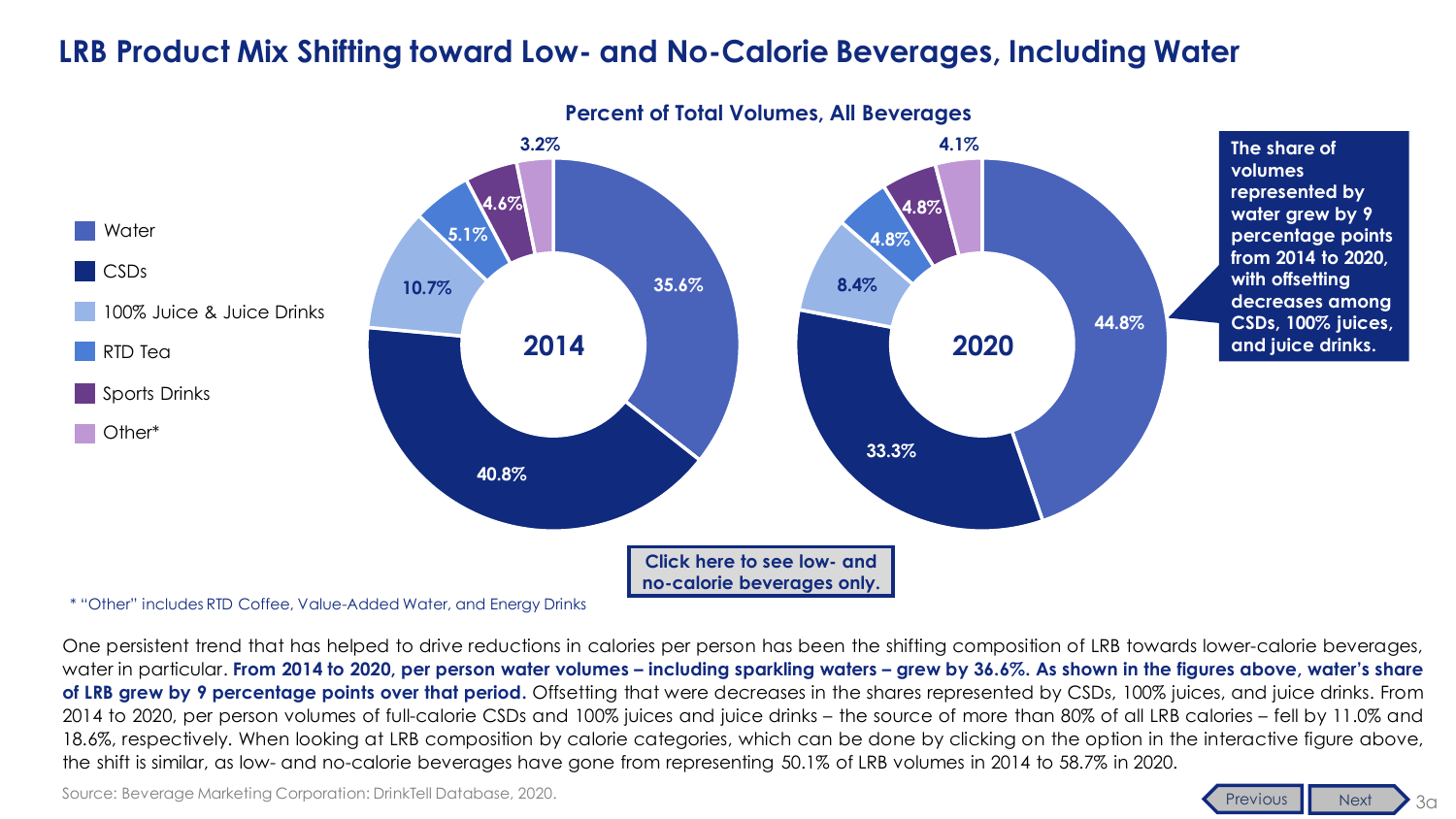### <span id="page-3-0"></span>**LRB Product Mix Shifting toward Low- and No-Calorie Beverages, Including Water**

**Percent of Total Volumes, Low- and No-Calorie Beverages Only**



\* "Other" includes RTD Coffee, Value-Added Water, and Energy Drinks

One persistent trend that has helped to drive reductions in calories per person has been the shifting composition of LRB towards lower-calorie beverages, water in particular. From 2014 to 2020, per person water volumes – including sparkling waters – grew by 36.6%. As shown in the figures above, water's share **of LRB grew by 9 percentage points over that period.** Offsetting that were decreases in the shares represented by CSDs, 100% juices, and juice drinks. From 2014 to 2020, per person volumes of full-calorie CSDs and 100% juices and juice drinks – the source of more than 80% of all LRB calories – fell by 11.0% and 18.6%, respectively. When looking at LRB composition by calorie categories, which can be done by clicking on the option in the interactive figure above, the shift is similar, as low- and no-calorie beverages have gone from representing 50.1% of LRB volumes in 2014 to 58.7% in 2020.

Source: Beverage Marketing Corporation: DrinkTell Database, 2020.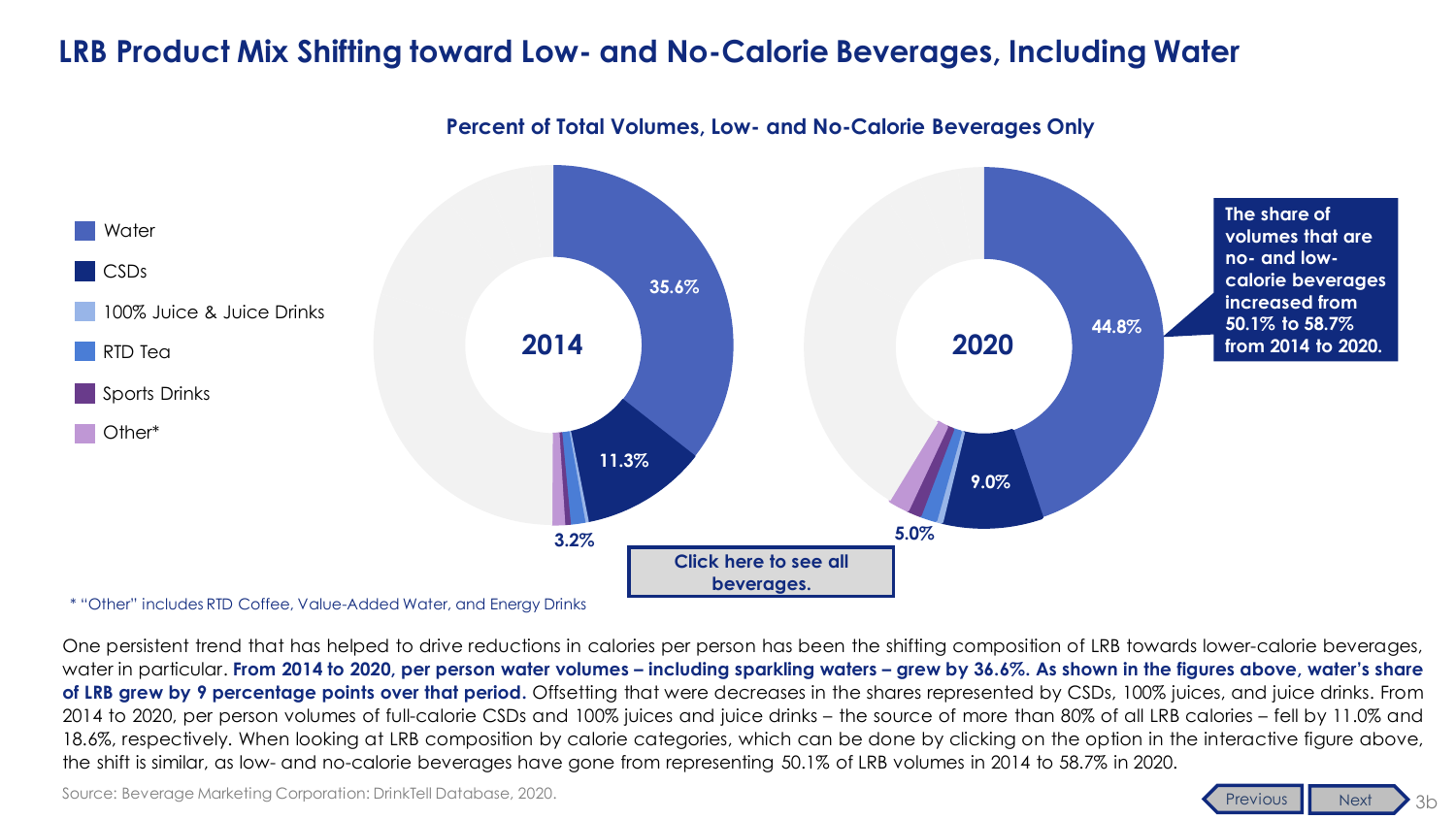### <span id="page-4-0"></span>**Calorie per Person Reductions Driven by CSDs, 100% Juices & Juice Drinks**

**Since 2014, reductions in calories per person have been driven primarily by CSDs, with 100% juices and juice drinks also making significant contributions, as shown in the figure below.** Most calorie reductions were driven by reductions in the volumes consumed of these beverage types, as shown in the figure to the right. More recently, however, product reformulations and shifting consumption toward lower-calorie versions of these beverages have also made major contributions to calorie reductions within these categories.

The figure on the right also shows that prior to 2019, growth in calories per person from other, smaller categories offset some of the reductions in calories from CSDs, 100% juices, and juice drinks. In those years, the per person calorie growth of these smaller categories was driven by per person volume growth. Since 2019, the volume growth within these categories has continued, but only among the low and no-calorie versions. This has enabled per person calorie reductions within these categories, despite per person volume growth.

#### **Change in Ounces per Person per Day, 2014-2020**



### **Annual Changes in Calories per Person per Day**

-12



Source: U.S. Census Bureau, 2020, and the Beverage Marketing Corporation: DrinkTell Database, 2020.

[Previous](#page-3-0) [Next](#page-5-0)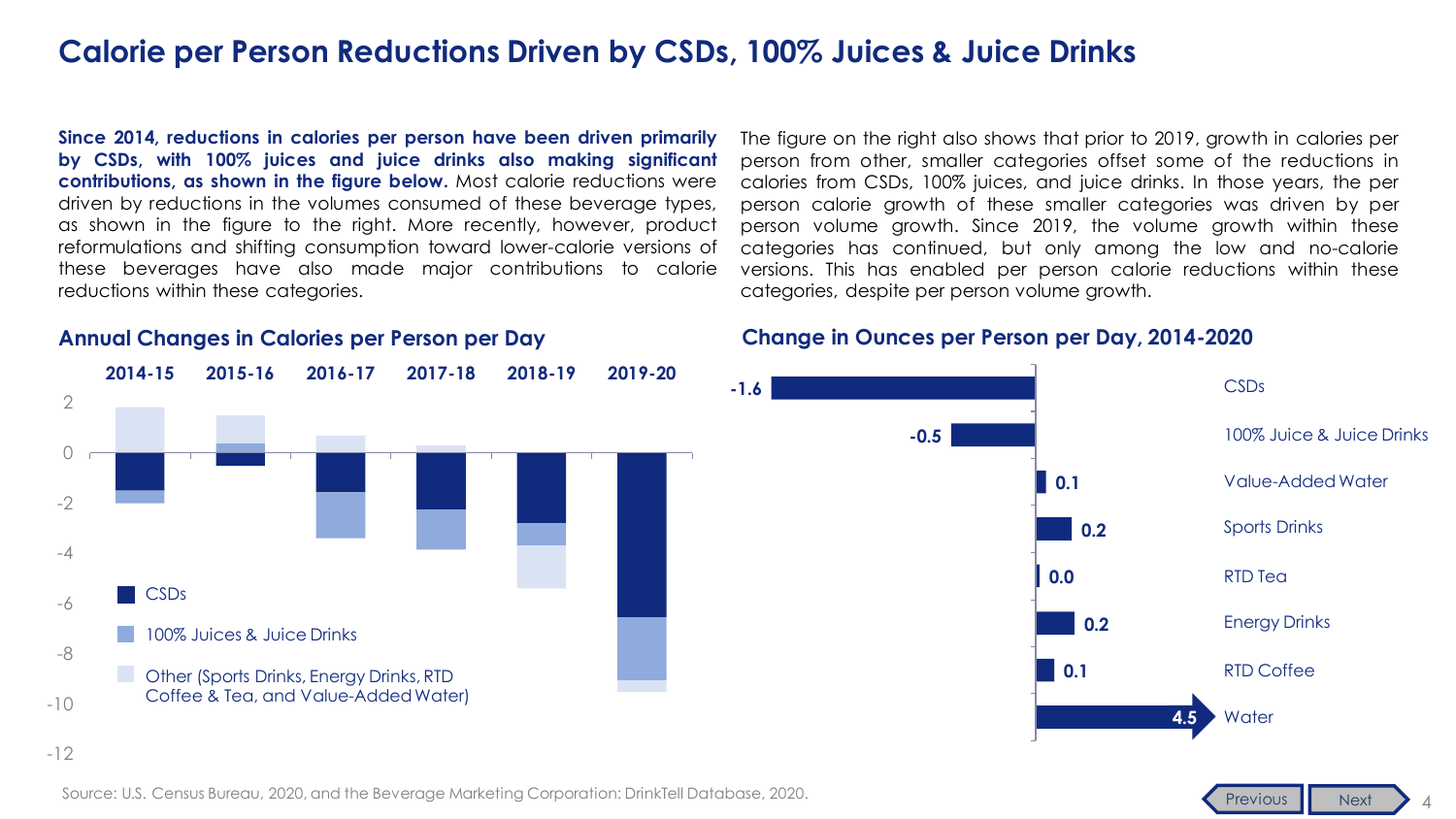### <span id="page-5-0"></span>**Declining Calories per 8-ounce Serving**

**The change in the composition of LRB toward lower-calorie beverages has driven steady reductions in the average number of calories per 8-ounce serving since 2014, as shown in the figure below.** Initially, this was driven almost entirely by the growth of water as a share of LRB. Over the last four years, however, the pace of reductions in calories per 8-ounce serving has accelerated despite a slowing of water's growth.

The larger decreases in calories per 8-ounce serving in recent years were driven not just by water's growth but by shifts towards lower-calorie beverages within each beverage category, as shown in the figure below. For example, both energy drink and sports drink consumption have been growing since 2016, but the growth has been coming from no-calorie versions of these beverages, many of which are new offerings. **This growth has enabled volumes per person for many of these categories to grow, even while their contributions to calories per person decline.**

#### **Percent Change in Calories per 8-Ounce Serving, 2016-2020**



5

[Previous](#page-4-0) [Next](#page-6-0)

#### **Calories per 8-Ounce Serving, 2014-2020**

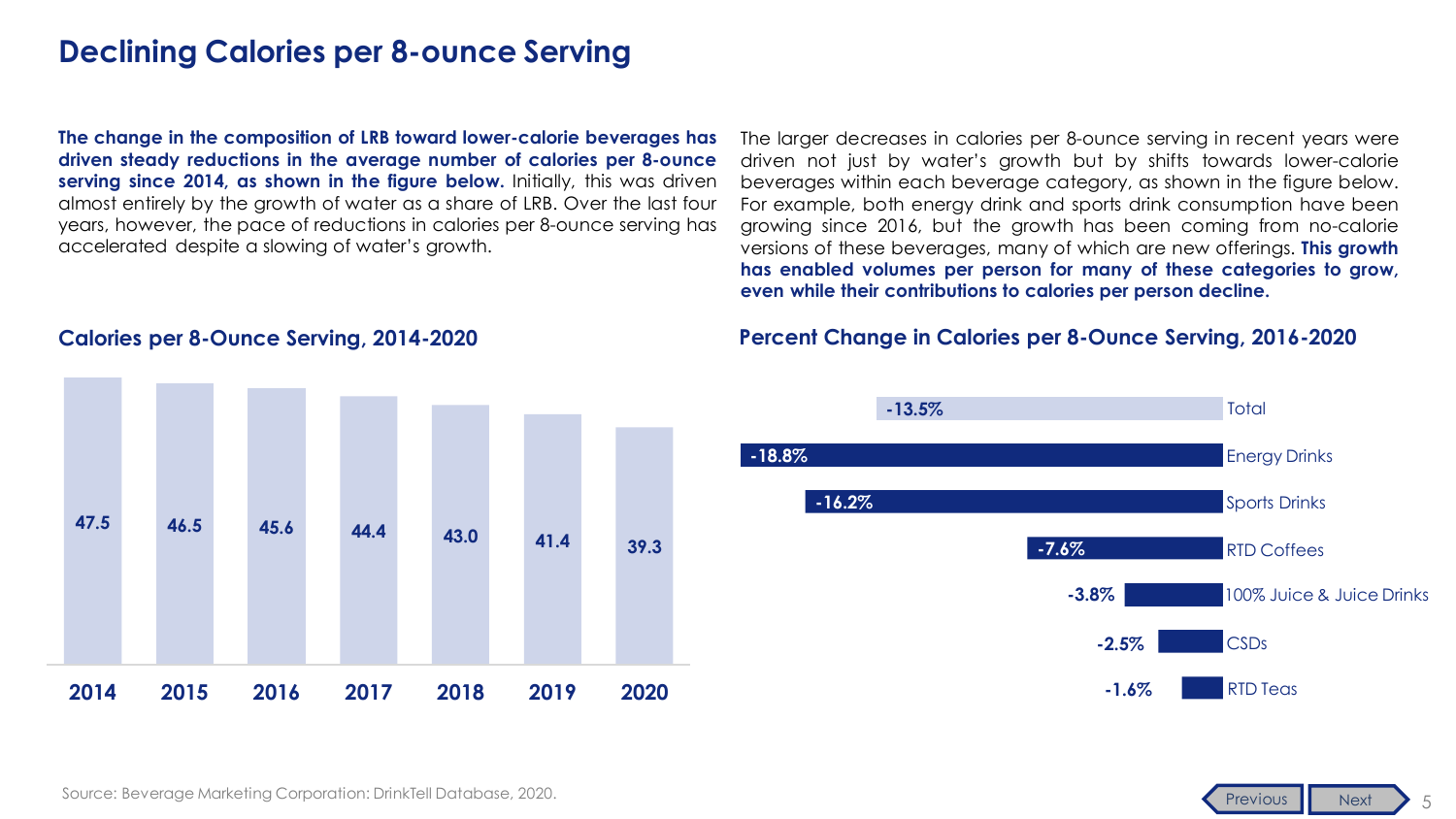<span id="page-6-0"></span>**The figure below shows how low- and no- calorie beverages have gained market share versus their full- and mid-calorie counterparts within every beverage category since 2017.** The most dramatic example of this has been sports drinks. Low- and no-calorie sports drinks have gone from representing 10.4% of sports drinks in 2017 to 24.8% in 2020. This has been driven both by the introduction of new no-calorie options and growth of existing options. Click on beverage categories in the chart below to see how this trend holds for them as well.

#### **Low- and No-Calorie Volume Share by Beverage Category**

The change for CSDs has been smaller, going from 25.4% low- and nocalorie in 2017 to 27.1% in 2020. Nevertheless, the impact of this change in calories per person is major due to the category's relative size. This shift has also been important because it is a reversal of an earlier 2014-2017 trend in which no-calorie CSDs were the source of most CSD volume declines. Since 2017, however, no-calorie CSDs have held steady while full-calorie CSD volumes have declined. This has been the biggest reason for increased overall calorie-reduction success over the past three years.

#### **Percent Change in Volume of CSDs per Person**





Source: U.S. Census Bureau, 2020, and the Beverage Marketing Corporation: DrinkTell Database, 2020.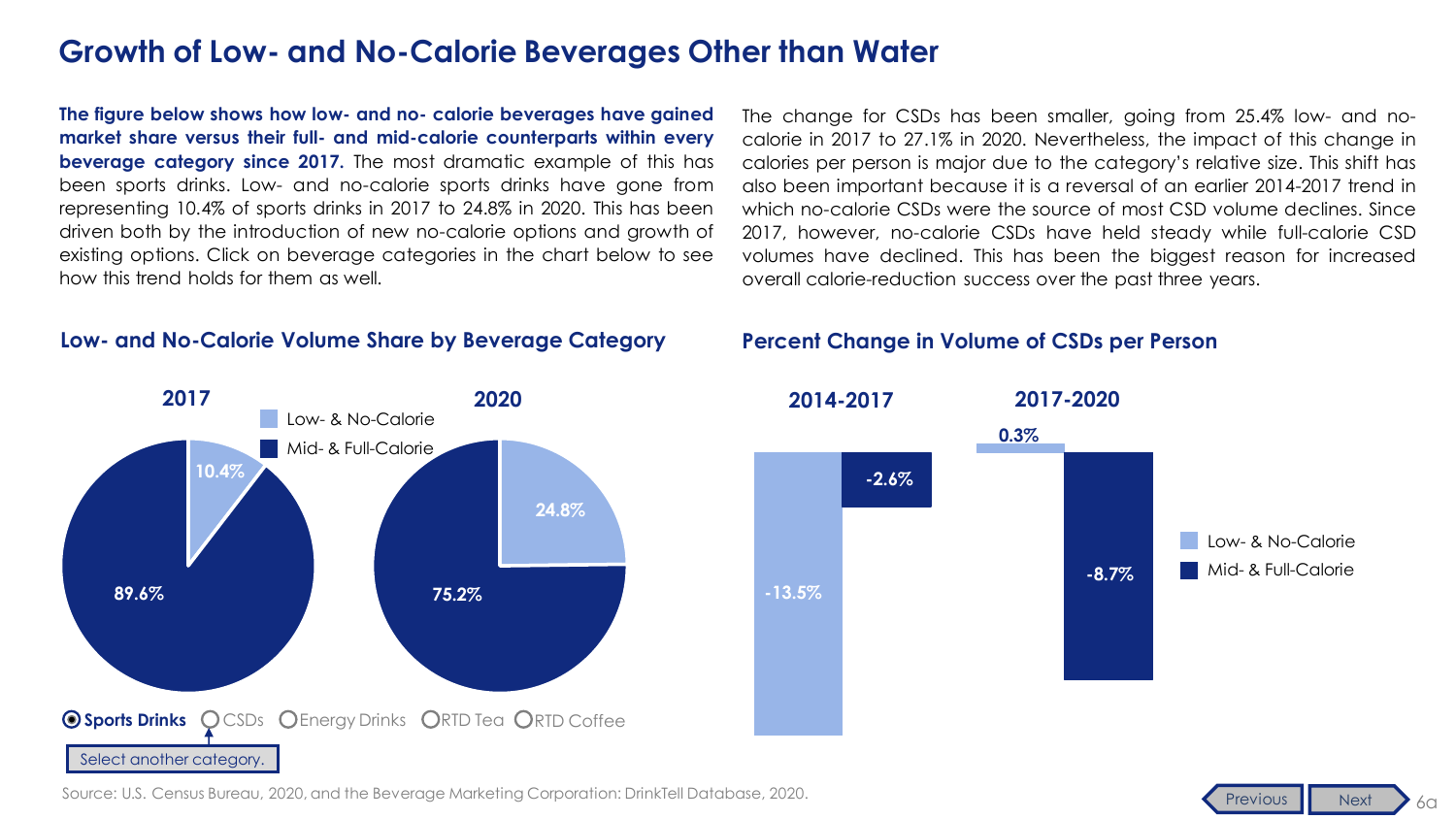<span id="page-7-0"></span>**The figure below shows how low- and no- calorie beverages have gained market share versus their full- and mid-calorie counterparts within every beverage category since 2017.** The most dramatic example of this has been sports drinks. Low- and no-calorie sports drinks have gone from representing 10.4% of sports drinks in 2017 to 24.8% in 2020. This has been driven both by the introduction of new no-calorie options and growth of existing options. Click on beverage categories in the chart below to see how this trend holds for them as well.

#### **Low- and No-Calorie Volume Share by Beverage Category**

The change for CSDs has been smaller, going from 25.4% low- and nocalorie in 2017 to 27.1% in 2020. Nevertheless, the impact of this change in calories per person is major due to the category's relative size. This shift has also been important because it is a reversal of an earlier 2014-2017 trend in which no-calorie CSDs were the source of most CSD volume declines. Since 2017, however, no-calorie CSDs have held steady while full-calorie CSD volumes have declined. This has been the biggest reason for increased overall calorie-reduction success over the past three years.

#### **Percent Change in Volume of CSDs per Person**





Source: U.S. Census Bureau, 2020, and the Beverage Marketing Corporation: DrinkTell Database, 2020.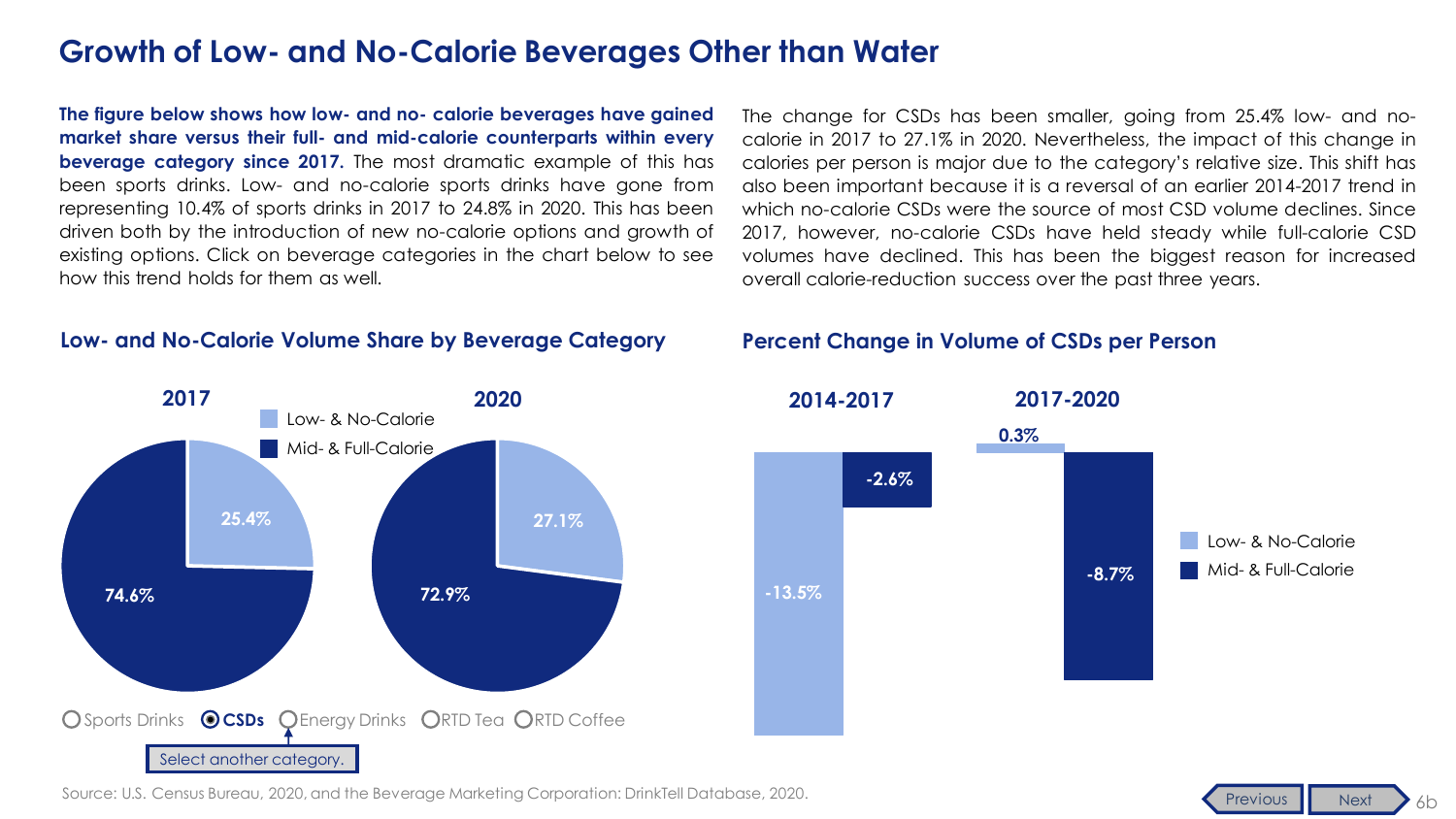<span id="page-8-0"></span>**The figure below shows how low- and no- calorie beverages have gained market share versus their full- and mid-calorie counterparts within every beverage category since 2017.** The most dramatic example of this has been sports drinks. Low- and no-calorie sports drinks have gone from representing 10.4% of sports drinks in 2017 to 24.8% in 2020. This has been driven both by the introduction of new no-calorie options and growth of existing options. Click on beverage categories in the chart below to see how this trend holds for them as well.

#### **Low- and No-Calorie Volume Share by Beverage Category**

The change for CSDs has been smaller, going from 25.4% low- and nocalorie in 2017 to 27.1% in 2020. Nevertheless, the impact of this change in calories per person is major due to the category's relative size. This shift has also been important because it is a reversal of an earlier 2014-2017 trend in which no-calorie CSDs were the source of most CSD volume declines. Since 2017, however, no-calorie CSDs have held steady while full-calorie CSD volumes have declined. This has been the biggest reason for increased overall calorie-reduction success over the past three years.

#### **Percent Change in Volume of CSDs per Person**





Source: U.S. Census Bureau, 2020, and the Beverage Marketing Corporation: DrinkTell Database, 2020.

6c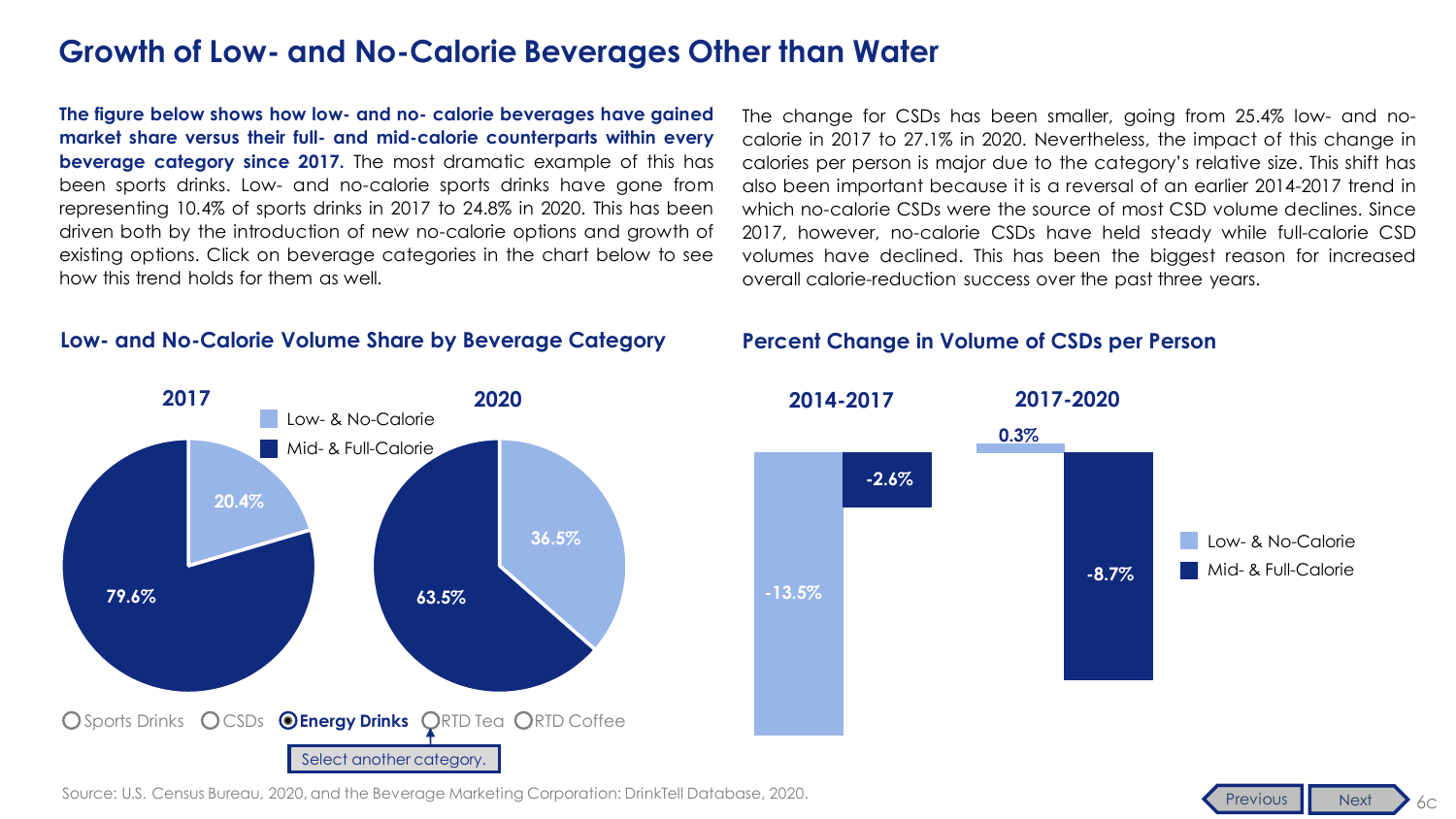<span id="page-9-0"></span>**The figure below shows how low- and no- calorie beverages have gained market share versus their full- and mid-calorie counterparts within every beverage category since 2017.** The most dramatic example of this has been sports drinks. Low- and no-calorie sports drinks have gone from representing 10.4% of sports drinks in 2017 to 24.8% in 2020. This has been driven both by the introduction of new no-calorie options and growth of existing options. Click on beverage categories in the chart below to see how this trend holds for them as well.

#### **Low- and No-Calorie Volume Share by Beverage Category**

The change for CSDs has been smaller, going from 25.4% low- and nocalorie in 2017 to 27.1% in 2020. Nevertheless, the impact of this change in calories per person is major due to the category's relative size. This shift has also been important because it is a reversal of an earlier 2014-2017 trend in which no-calorie CSDs were the source of most CSD volume declines. Since 2017, however, no-calorie CSDs have held steady while full-calorie CSD volumes have declined. This has been the biggest reason for increased overall calorie-reduction success over the past three years.

#### **Percent Change in Volume of CSDs per Person**





Source: U.S. Census Bureau, 2020, and the Beverage Marketing Corporation: DrinkTell Database, 2020.

6d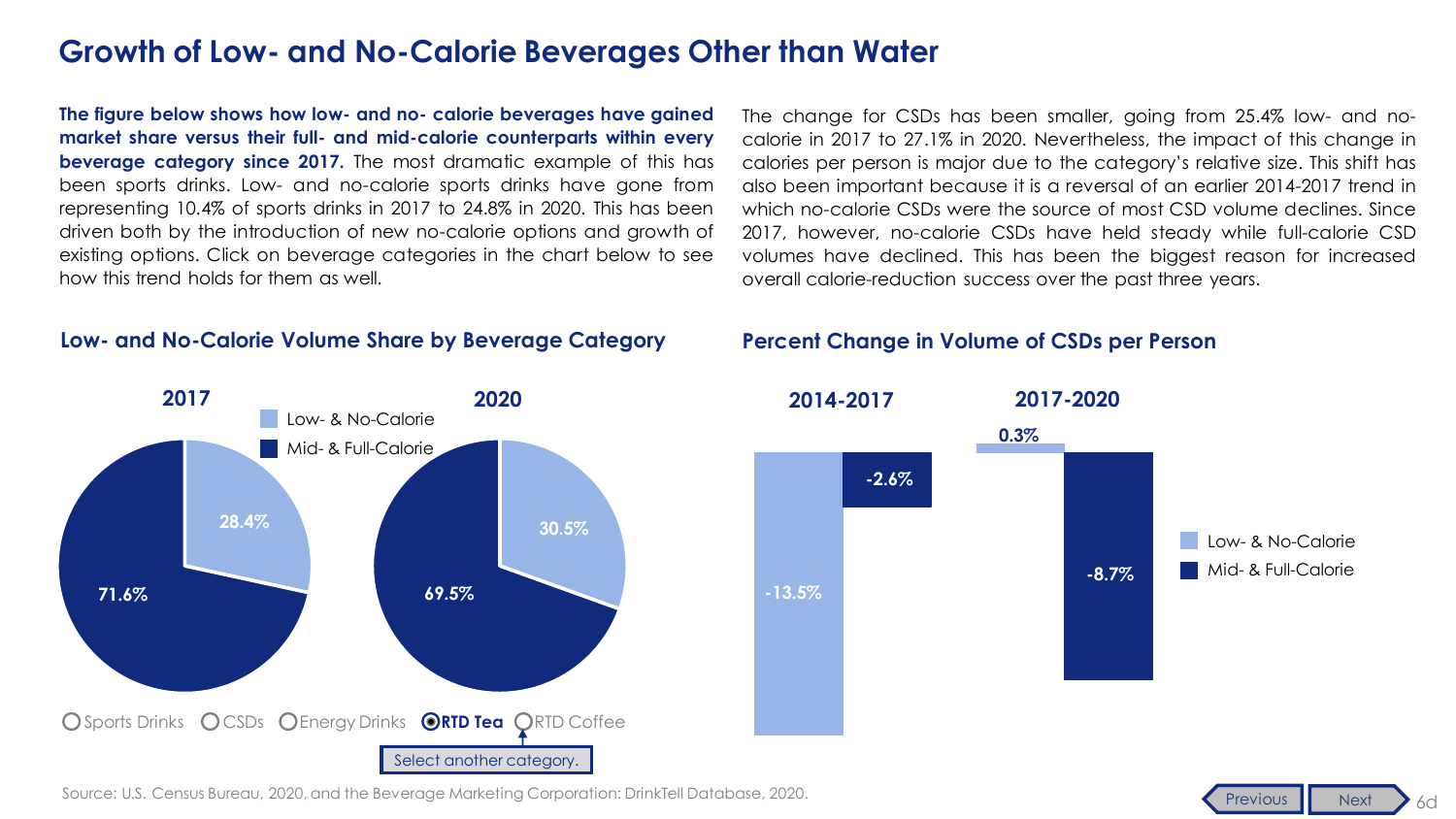<span id="page-10-0"></span>**The figure below shows how low- and no- calorie beverages have gained market share versus their full- and mid-calorie counterparts within every beverage category since 2017.** The most dramatic example of this has been sports drinks. Low- and no-calorie sports drinks have gone from representing 10.4% of sports drinks in 2017 to 24.8% in 2020. This has been driven both by the introduction of new no-calorie options and growth of existing options. Click on beverage categories in the chart below to see how this trend holds for them as well.

#### **Low- and No-Calorie Volume Share by Beverage Category**

The change for CSDs has been smaller, going from 25.4% low- and nocalorie in 2017 to 27.1% in 2020. Nevertheless, the impact of this change in calories per person is major due to the category's relative size. This shift has also been important because it is a reversal of an earlier 2014-2017 trend in which no-calorie CSDs were the source of most CSD volume declines. Since 2017, however, no-calorie CSDs have held steady while full-calorie CSD volumes have declined. This has been the biggest reason for increased overall calorie-reduction success over the past three years.

#### **Percent Change in Volume of CSDs per Person**





6e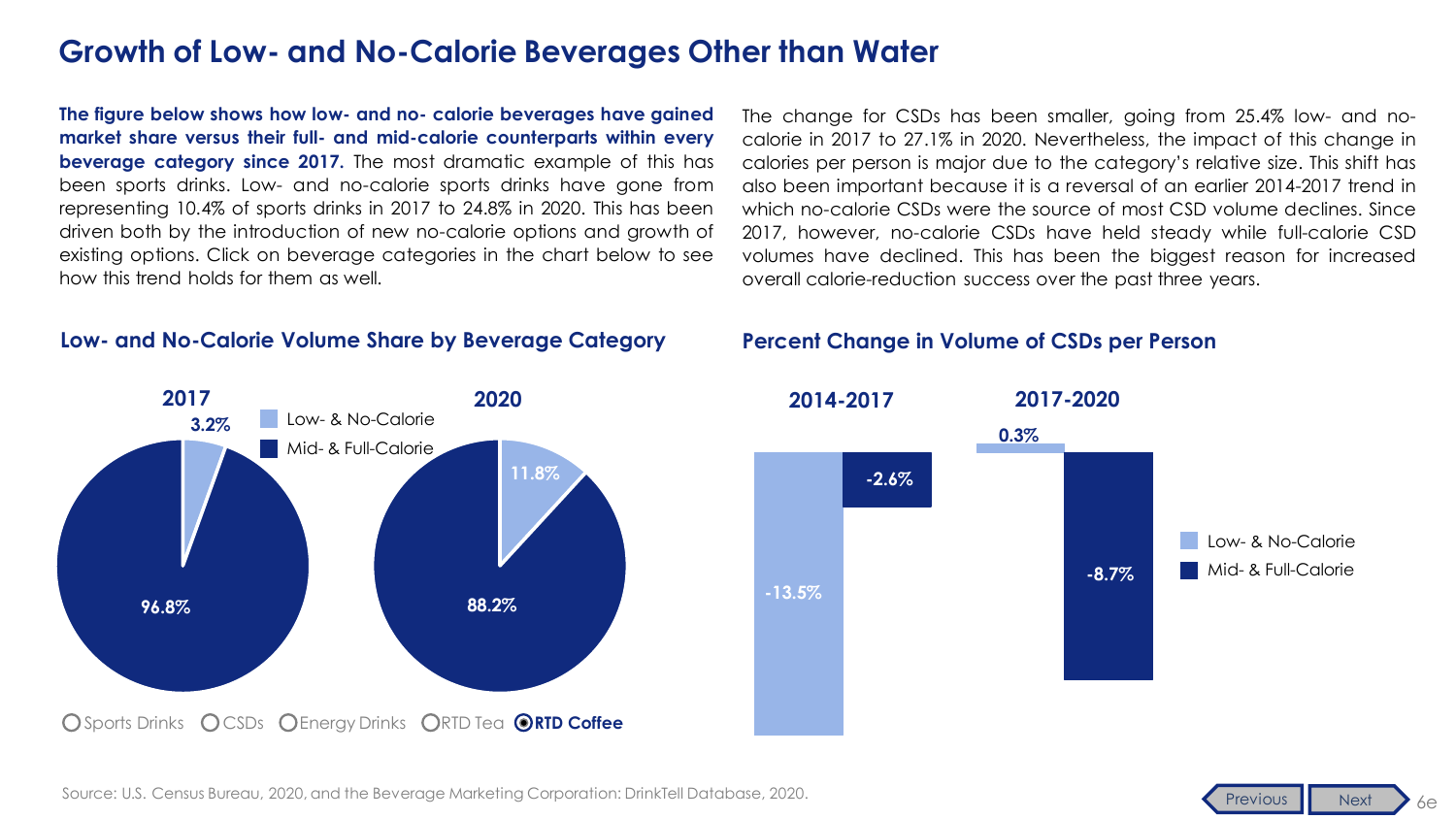### <span id="page-11-0"></span>**Impacts of COVID-19 Pandemic on Food and Beverage Consumption Expenditures**

The report thus far has focused on long-term trends, but there were of course major disruptions to many other beverage consumption trends in 2020. One major change to beverage consumption patterns at the outset of the COVID-19 pandemic was the reduction in food and beverage purchases at out-of-home channels such as restaurants, theaters, and other entertainment venues. The two figures below provide examples of external data that show the initial impact of the pandemic and its lingering effects through the end of 2020. The lefthand figure shows Open Table dinner reservations, which is a good proxy for dining out activity. In 2020, it is just one demonstration of the dramatically reduced out-of-home commercial activity that affected so many venues where people often consume beverages – e.g., movie theatres, sports stadiums, etc.

#### **OpenTable U.S. Seated Diners**

Y/Y % change in diners at restaurants in the OpenTable network, 7-day moving average



The right-hand figure features data from the U.S. Census Bureau that shows the overall impact that reduced out-of-home commercial activity had on food and beverage expenditures by type of establishment. The purple line shows a dramatic reduction in expenditures at "Food Services and Drinking Places" (i.e., restaurants and bars) beginning in March 2020. Those expenditures recover somewhat but remain below their previous trend through the end of 2020. In contrast, the data for food and beverage expenditures at stores spike at the beginning of the pandemic and remained above their previous trend through the end of 2020. These patterns are reflected in the beverage volume and calorie data shown throughout the rest of this report.

### **Food & Beverage Expenditures by Type of Establishment**

\$US Billions



7

Source: OpenTable and the U.S. Census Bureau Advance Retail Sales: Food Services and Drinking Places, Millions of Dollars, Monthly, Seasonally Adjusted. [Previous](#page-6-0) Rext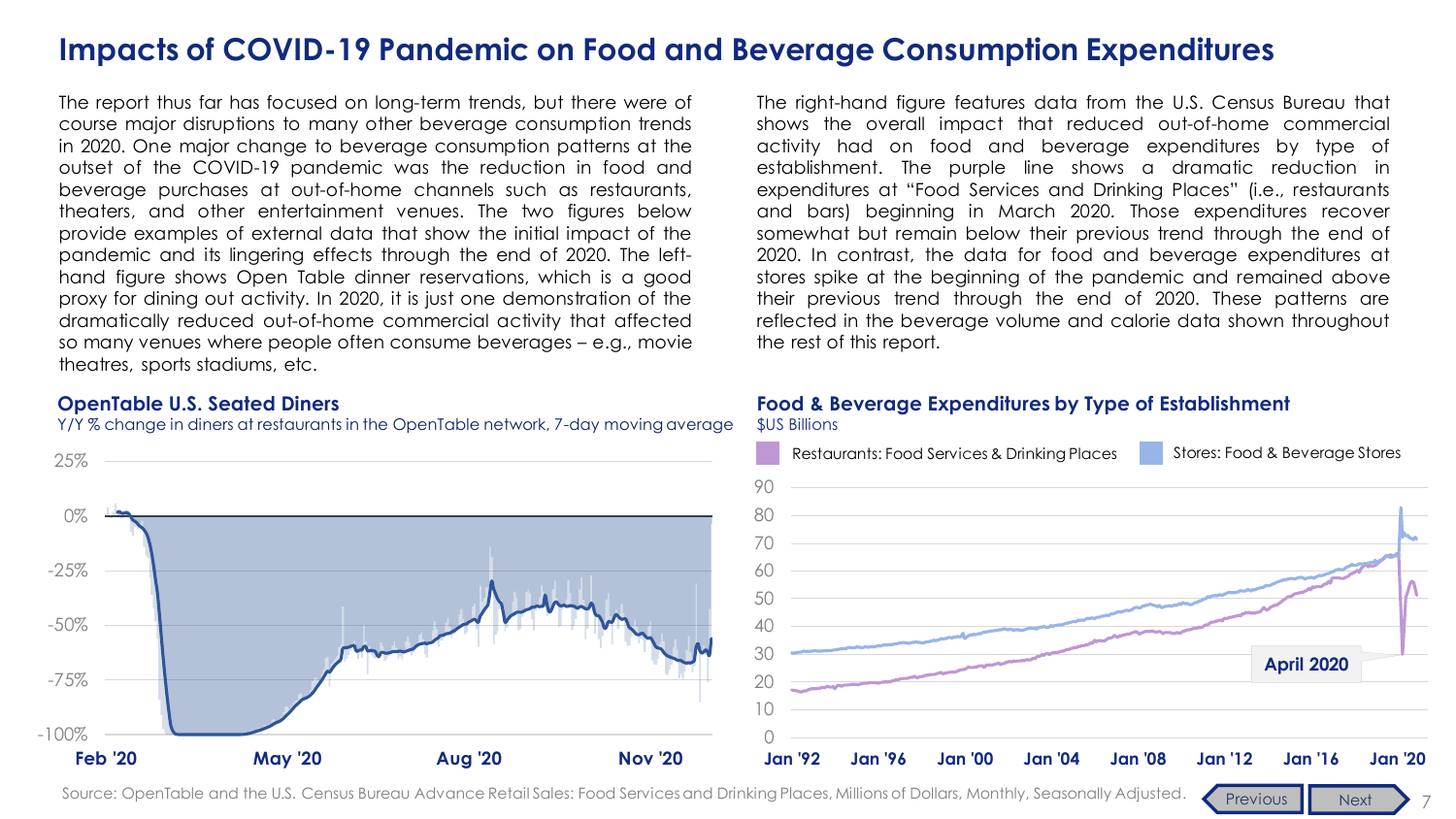### <span id="page-12-0"></span>**Diverging Beverage Calorie Changes in Different Sales Channels in 2020**

The shift in where consumers purchased their food and beverages in 2020 versus previous years is clearly apparent in comparisons of beverage volume data from Nielsen's Scantrack dataset and the Beverage Marketing Corporation's DrinkTell dataset. The former includes only packaged beverages sold through stores – primarily chain grocery, convenience, drug, dollar, big box, and club stores. These channels have typically represented about 60% of total LRB volumes and calories. From 2014 through 2019, per person calories from beverages sold through these channels fell steadily, as shown in the figure below, and were roughly on pace to fall by 20% by 2025. In 2020, this trend ended abruptly with an increase of more than 6 calories per person per day. This makes sense, as consumers tended to consume more packaged beverages for at-home consumption in the pandemic.

The data from DrinkTell, on the other hand, cover beverages sold through all channels, including those that are and are not in the Nielsen Scantrack data. The "Non-Nielsen" market segments include restaurants, vending machines, entertainment venues, all other fountain beverages, and some other small channels. Calories per person from Non-Nielsen market segments grew in the first years of BCI implementation, offsetting calorie reductions in Nielsen-measured channels. In recent years, however, calorie reduction progress was seen in both Nielsen-measured and non-Nielsen channels. In 2020, calories from the non-Nielsen sources plummeted by 15.7 calories per person per day (21%). **This decline reflects both a continued shift toward lower-calorie beverage choices and a pandemic-induced shift away from out-of-home and toward inhome consumption.** The net reduction in LRB calories per person per day from both Nielsen-measured and non-Nielsen channels was 9.6 in 2020.



#### **Change in Beverage Calories Per Person Per Day**

Source: Nielsen Scantrack, 2020, U.S. Census Bureau, 2020, and the Beverage Marketing Corporation: DrinkTell Database, 2020.

8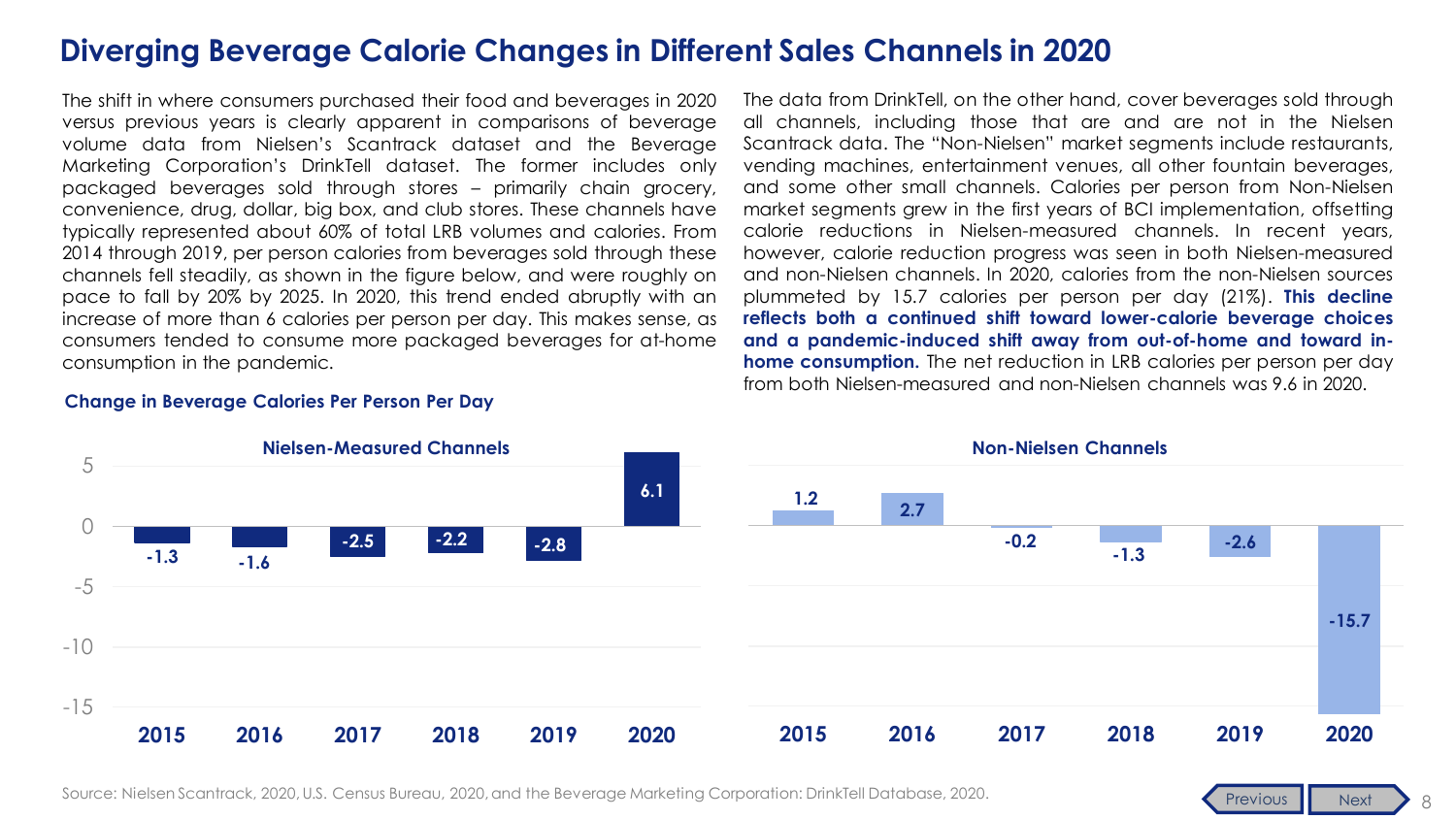### <span id="page-13-0"></span>**Key Conclusions**

- ► Calories per person per day have fallen 10.0% since the launch of the BCI, halfway to the 2025 goal of a 20% decline.
- ► These calorie reductions have been driven primarily by CSDs, with 100% juices and juice drinks also making major contributions.
- ►The pace of per person LRB calorie reductions has grown every year since 2016. The 5.0% or 9.6 calorie per person per day reduction achieved in 2020 was the largest single-year reduction since the launch of the BCI in 2014.
- ►Changes in the composition of LRB from 2014 to 2020 have driven consistent annual reductions in calories per 8-ounce serving.
- ► Reductions in calories per 8-ounce serving were initially driven primarily by water, as its share of LRB volumes grew by 9 percentage points from 2014 to 2020. Meanwhile, the shares of the categories responsible for the most calories – CSDs, juices, and juice drinks – shrank by a similar amount.
- ► Reductions in calories per 8-ounce serving have accelerated in recent years, despite the slowing of water's growth. This is because low- and nocalorie versions of all beverage types are increasingly gaining share from their full- and mid-calorie counterparts. This growth has enabled volumes per person to grow, even while calories per person from these categories decline.
- ►The COVID-19 pandemic drove sharp changes in where consumers purchased their beverages from restaurants and other out-of-home venues to grocery and other stores. In contrast, changes in the mix of beverages consumed largely continued trends that began in 2017 or earlier.

COVID Impact: The pandemic and the associated lockdowns disrupted beverage supply and demand in 2020. In addition to changing where consumers purchased beverages, beverage makers and distributors faced supply constraints that impacted their businesses. These constraints included labor and packaging material shortages, rapid swings in distribution needs, cancelled product launches, and a general need to devote resources to immediate challenges caused by the pandemic, sometimes at the expense of longer-term strategic priorities. The net impact of these disruptions on 2020 LRB calories per person is unclear. Future data may provide more of a basis for estimating the impact.

9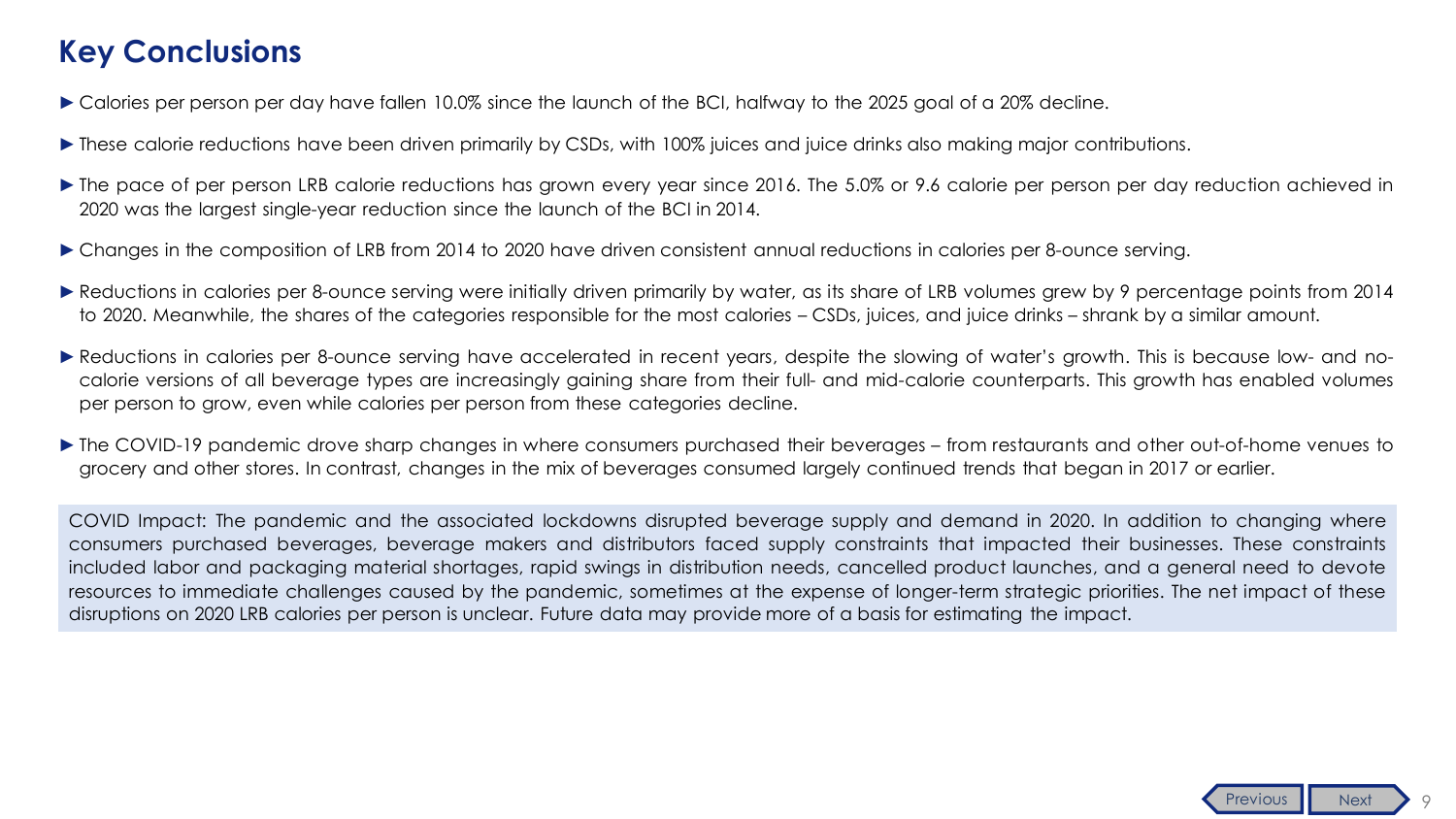### <span id="page-14-0"></span>**Appendix A: Background**

In September 2014, the American Beverage Association, The Coca-Cola Company, Dr Pepper Snapple Group (now Keurig Dr Pepper), PepsiCo, and the Alliance for a Healthier Generation announced a commitment to help reduce beverage calories in the American diet. Recognizing the contribution that excess calories play in obesity, the commitment signatories aim to reduce beverage calories consumed through a two-part initiative referred to as the 2025 Beverage Calories Initiative ("BCI"):

- 1. The National Initiative seeks to reduce liquid refreshment beverage ("LRB")\* calories consumed per person nationally by 20% by 2025 (i.e., the national calorie goal).
- 2. The Communities Initiative seeks to achieve equivalent calorie reductions (i.e., the community calorie goal) in communities where reducing beverage calories is expected to be the most challenging.

BCI participants committed to independent, third-party monitoring of progress over time. In consultation with the Alliance for a Healthier Generation, the ABA held a competitive request-forproposal process and selected Keybridge to measure and monitor progress. Each year, progress toward the national and community calorie goals is reported publicly. This report features progress through 2020 toward the national calorie goal. Progress toward the community calorie goal will be featured in a forthcoming report.

Detailed information about many of the calorie reduction strategies being implemented by BCI Companies is available in previous progress reports and in downloadable summaries from each company, all of which are available at www.healthiergeneration.org/our[work/businesses/impact/beverage-calories-initiative.](https://www.healthiergeneration.org/our-work/businesses/impact/beverage-calories-initiative)







\*Liquid refreshment beverages ("LRB") refers to most beverages available for purchase through retail stores, fountain, vending machines, and restaurants, and covers nearly all beverages manufactured by the BCI Companies at the time the commitment was made. LRB includes carbonated soft drinks ("CSDs"), juices and juice drinks, ready-to-drink ("RTD") teas and coffees, sports drinks, energy drinks, water and value-added water. LRB excludes alcoholic beverages, dairy products, brewed beverages, drink mixes, energy shots, lemon and lime juice, coconut milk, concentrates, flavor drops, and tap water.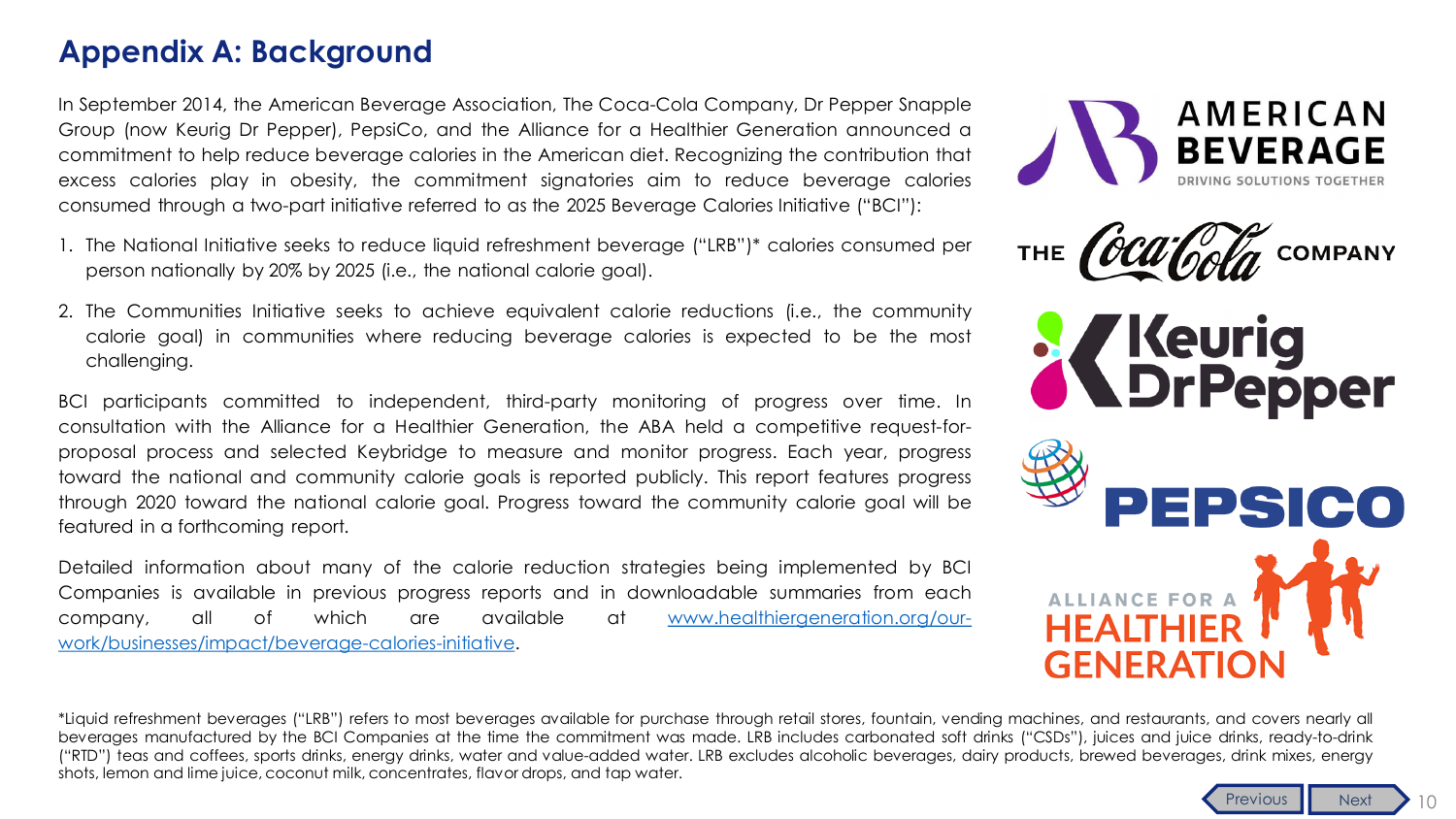### <span id="page-15-0"></span>**Appendix B: Methodology Summary**

The measurement approach is described in detail in earlier BCI reports and in the accompanying detailed methodology document. It is based on three features: (1) using sales volume data as a proxy for consumption; (2) using multiple data sources in order to corroborate findings; and (3) identifying the underlying drivers of changes in calories per person.

Consistent with previous reports, the main national calorie estimates shown are based on Beverage Marketing Corporation's DrinkTell database ("DrinkTell"). DrinkTell provides data for all beverages classified as LRB and sold through all channels. A second beverage volume data source, the Beverage Digest Fact Book, is used to corroborate volume trends among the beverage categories it fully covers, including carbonated soft drinks ("CSDs"), the largest category in terms of both volume and calories. Finally, the Nielsen Company's Scantrack dataset ("Scantrack") is used to examine calorie trends within the narrower set of sales channels covered by this dataset. Scantrack covers all packaged beverages sold in most major chain stores, which have accounted for about 60% of the LRB volumes captured by DrinkTell. The Scantrack dataset is also used to measure container size changes because it is the only dataset with detailed stock keeping unit ("SKU") level product information.

This report on 2020 progress shows per person calorie estimates for 2020, the sixth year of BCI implementation at the national level. It also features revised estimates for 2014 through 2019 and the 2025 goal. Updates to these estimates were due to revisions in the underlying brand-level sales volume estimates in DrinkTell and Scantrack.

The full methodology can be found at [www.healthiergeneration.org/our-work/businesses/impact/beverage-calories-initiative.](https://www.healthiergeneration.org/our-work/businesses/impact/beverage-calories-initiative)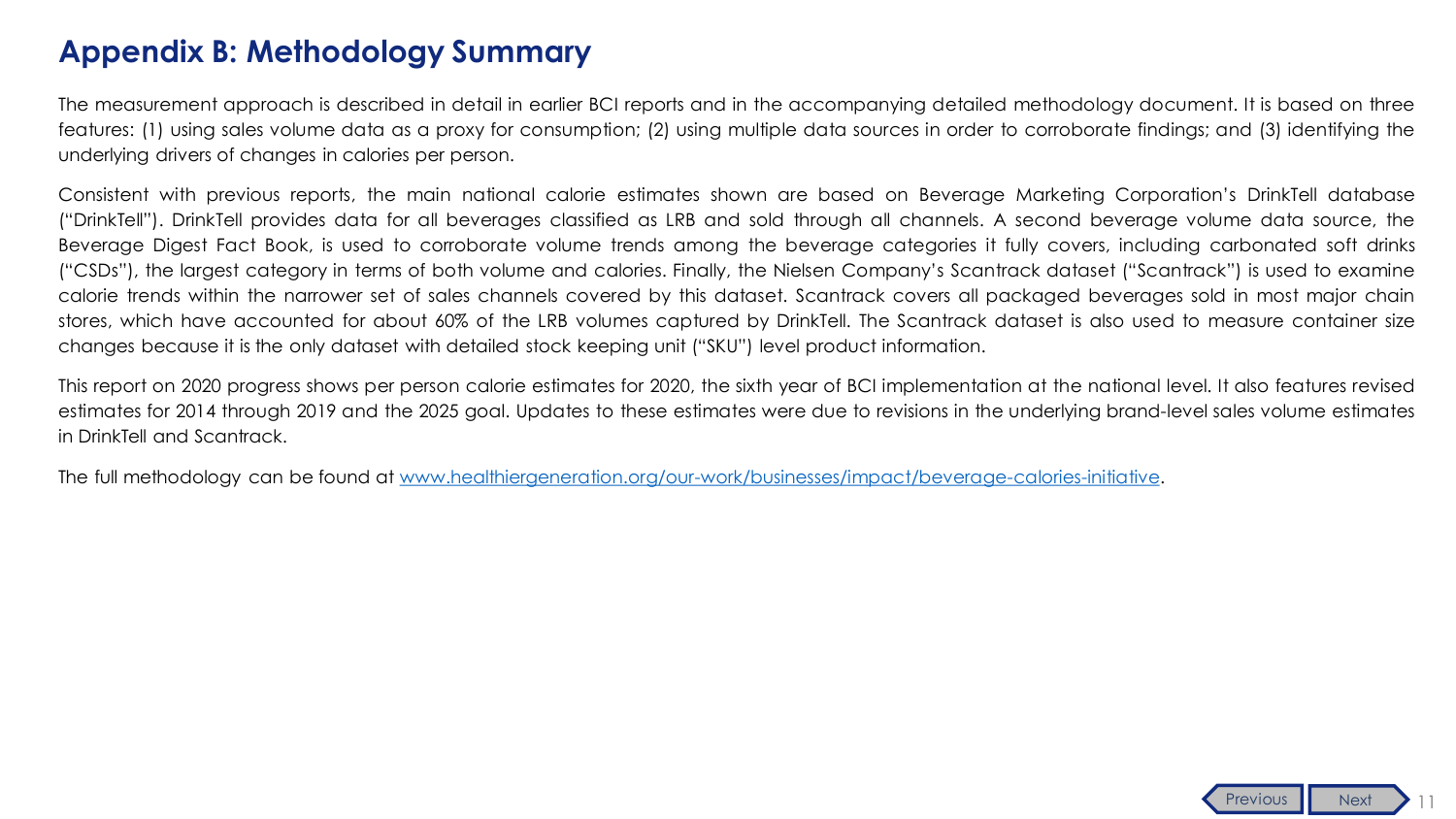### <span id="page-16-0"></span>**Appendix C: Data Tables**

| Average Calories Per Person Per Day (Average Per Capita Daily Calories) |            |                   |            |            |            |            |                         |                     |                     | Daily Volume Per Person, Ounces Per Person Per Day        |            |            |            |            |            |            |                  |                     |                     |  |  |
|-------------------------------------------------------------------------|------------|-------------------|------------|------------|------------|------------|-------------------------|---------------------|---------------------|-----------------------------------------------------------|------------|------------|------------|------------|------------|------------|------------------|---------------------|---------------------|--|--|
| Category                                                                | 2014       | 2015              | 2016       | 2017       | 2018       | 2019       | 2020                    | 2014-2020<br>Change | 2019-2020<br>Change | Category                                                  | 2014       | 2015       | 2016       | 2017       | 2018       | 2019       | 2020             | 2014-2020<br>Change | 2019-2020<br>Change |  |  |
| <b>Total</b>                                                            |            |                   |            |            |            |            |                         |                     |                     | <b>Total</b>                                              |            |            |            |            |            |            |                  |                     |                     |  |  |
| <b>CSD</b>                                                              | 128.3      | 126.8             | 126.3      | 124.8      | 122.5      | 119.7      | 113.2                   | $-15.1$             | $-6.5$              | <b>CSD</b>                                                | 14.0       | 13.6       | 13.4       | 13.2       | 13.1       | 12.9       | 12.3             | $-1.6$              | $-0.5$              |  |  |
| Juice                                                                   | 43.6       | 43.1              | 43.5       | 41.7       | 40.1       | 39.2       | 36.7                    | $-6.9$              | $-2.5$              | Juice                                                     | 3.7        | 3.6        | 3.6        | 3.4        | 3.3        | 3.2        | 3.1              | $-0.5$              | $-0.1$              |  |  |
| <b>RTD Tea</b>                                                          | 11.5       | 11.8              | 12.1       | 12.2       | 11.9       | 11.6       | 11.4                    | $-0.1$              | $-0.2$              | <b>RTD Tea</b>                                            | 1.7        | 1.8        | 1.8        | 1.9        | 1.8        | 1.8        | 1.8              | 0.0                 | 0.0                 |  |  |
| <b>RTD Coffee</b>                                                       | 2.2        | 2.5               | 2.7        | 3.1        | 3.2        | 3.4        | 3.6                     | 1.4                 | 0.3                 | <b>RTD Coffee</b>                                         | 0.1        | 0.2        | 0.2        | 0.2        | 0.2        | 0.2        | 0.2              | 0.1                 | 0.0                 |  |  |
| Energy                                                                  | 6.6        | 7.3               | 7.5        | 7.9        | 8.2        | 7.6        | 7.5                     | 0.9                 | $-0.1$              | Energy                                                    | 0.6        | 0.7        | 0.7        | 0.7        | 0.8        | 0.9        | 0.9              | 0.2                 | 0.0                 |  |  |
| Value Added Water                                                       | 0.8        | 0.8               | 0.8        | 0.9        | 0.9        | 0.8        | 0.6                     | $-0.2$              | $-0.2$              | <b>Value Added Water</b>                                  | 0.3        | 0.3        | 0.4        | 0.4        | 0.4        | 0.4        | 0.4              | 0.1                 | 0.0                 |  |  |
| <b>Sports Drinks</b>                                                    | 9.7        | 10.3              | 10.7       | 10.5       | 10.6       | 9.7        | 9.5                     | $-0.2$              | $-0.2$              | <b>Sports Drinks</b>                                      | 1.6        | 1.6        | 1.7        | 1.6        | 1.7        | 1.7        | 1.8              | 0.2                 | 0.1                 |  |  |
| Water                                                                   | 0.0        | 0.0               | 0.0        | 0.0        | 0.0        | 0.0        | 0.0                     | 0.0                 | 0.0                 | Water                                                     | 12.2       | 13.0       | 14.0       | 14.8       | 15.5       | 16.1       | 16.6             | 4.5                 | 0.6                 |  |  |
| <b>Total</b>                                                            | 202.8      | 202.6             | 203.6      | 201.0      | 197.5      | 192.1      | 182.6                   | $-20.2$             | $-9.5$              | <b>Total</b>                                              | 34.2       | 34.9       | 35.7       | 36.2       | 36.8       | 37.1       | 37.2             | 3.0                 | 0.1                 |  |  |
| Full-Calorie (More than 67 Calories per 8 oz.)                          |            |                   |            |            |            |            |                         |                     |                     | Full-Calorie (More than 67 Calories per 8 oz.)            |            |            |            |            |            |            |                  |                     |                     |  |  |
| <b>CSD</b>                                                              | 127.8      | 126.4             | 125.9      | 124.4      | 122.2      | 119.4      | 112.9                   | $-14.9$             | $-6.5$              | <b>CSD</b>                                                | 10.1       | 10.0       | 9.9        | 9.8        | 9.7        | 9.5        | 9.0              | $-1.1$              | $-0.5$              |  |  |
| Juice                                                                   | 38.8       | 38.4              | 39.1       | 37.6       | 35.9       | 35.1       | 32.4                    | $-6.4$              | $-2.7$              | Juice                                                     | 2.9        | 2.8        | 2.8        | 2.7        | 2.6        | 2.6        | 2.4              | $-0.5$              | $-0.2$              |  |  |
| RTD Tea                                                                 | 7.6        | 8.2               | 8.5        | 8.5        | 8.2        | 8.1        | 7.7                     | 0.1                 | $-0.4$              | <b>RTD Tea</b>                                            | 0.7        | 0.8        | 0.8        | 0.8        | 0.8        | 0.8        | 0.8              | 0.0                 | 0.0                 |  |  |
| <b>RTD Coffee</b>                                                       | 2.2        | 2.5               | 2.7        | 3.0        | 3.2        | 3.3        | 3.5                     | 1.3                 | 0.2                 | <b>RTD Coffee</b>                                         | 0.1        | 0.1        | 0.2        | 0.2        | 0.2        | 0.2        | 0.2              | 0.1                 | 0.0                 |  |  |
| Energy                                                                  | 6.4        | 7.1               | 7.4        | 7.8        | 8.0        | 7.4        | 7.3                     | 0.9                 | $-0.1$              | Energy                                                    | 0.5        | 0.5        | 0.6        | 0.6        | 0.6        | 0.6        | 0.5              | 0.1                 | 0.0                 |  |  |
| Value Added Water                                                       | 0.1        | 0.1               | 0.0        | 0.0        | 0.0        | 0.0        | 0.0                     | $-0.1$              | 0.0                 | Value Added Water                                         | 0.0        | 0.0        | 0.0        | 0.0        | 0.0        | 0.0        | 0.0              | 0.0                 | 0.0                 |  |  |
| <b>Sports Drinks</b>                                                    | 0.0        | 0.1               | 0.1        | 0.2        | 0.5        | 0.0        | 0.0                     | 0.0                 | 0.0                 | <b>Sports Drinks</b>                                      | 0.0        | 0.0        | 0.0        | 0.0        | 0.0        | 0.0        | 0.0              | 0.0                 | 0.0                 |  |  |
| Water                                                                   | 0.0        | 0.0               | 0.0        | 0.0        | 0.0        | 0.0        | 0.0                     | 0.0                 | 0.0                 | Water                                                     | 0.0        | 0.0        | 0.0        | 0.0        | 0.0        | 0.0        | 0.0              | 0.0                 | 0.0                 |  |  |
| Subtotal<br>Mid-Calorie (41-66 Calories per 8 oz.)                      | 182.9      | 182.7             | 183.7      | 181.5      | 178.0      | 173.4      | 163.9                   | $-19.0$             | $-9.5$              | <b>Subtotal</b><br>Mid-Calorie (41-66 Calories per 8 oz.) | 14.3       | 14.3       | 14.3       | 14.2       | 13.9       | 13.6       | 12.9             | $-1.4$              | $-0.7$              |  |  |
|                                                                         |            |                   |            |            |            |            |                         |                     |                     |                                                           |            |            |            |            |            |            |                  |                     |                     |  |  |
| <b>CSD</b>                                                              | 0.0        | 0.0               | 0.0        | 0.0        | 0.0        | 0.0        | 0.0                     | 0.0                 | 0.0                 | <b>CSD</b>                                                | 0.0        | 0.0        | 0.0        | 0.0        | 0.0        | 0.0        | 0.0              | 0.0                 | 0.0                 |  |  |
| Juice<br><b>RTD Tea</b>                                                 | 4.6<br>3.7 | 4.5<br>3.2        | 4.2<br>3.2 | 3.9<br>3.2 | 4.0<br>3.2 | 3.9<br>3.0 | 3.9 <sup>°</sup><br>3.0 | $-0.7$<br>$-0.7$    | 0.0<br>0.0          | Juice<br><b>RTD Tea</b>                                   | 0.7<br>0.6 | 0.6<br>0.5 | 0.6<br>0.5 | 0.6<br>0.5 | 0.6<br>0.5 | 0.6<br>0.5 | 0.6<br>0.5       | $-0.1$<br>$-0.1$    | 0.0<br>0.0          |  |  |
| <b>RTD Coffee</b>                                                       | 0.0        | 0.0               | 0.0        | 0.0        | 0.0        | 0.0        | 0.1                     | 0.1                 | 0.0                 | <b>RTD Coffee</b>                                         | 0.0        | 0.0        | 0.0        | 0.0        | 0.0        | 0.0        | 0.0              | 0.0                 | 0.0                 |  |  |
|                                                                         | 0.1        | 0.1               | 0.0        | 0.0        | 0.1        | 0.1        | 0.1                     | 0.0                 | 0.0                 |                                                           | 0.0        | 0.0        | 0.0        | 0.0        | 0.0        | 0.0        | 0.0              | 0.0                 | 0.0                 |  |  |
| Energy<br>Value Added Water                                             | 0.6        | 0.6               | 0.7        | 0.7        | 0.7        | 0.7        | 0.5                     | $-0.1$              | $-0.1$              | Energy<br><b>Value Added Water</b>                        | 0.1        | 0.1        | 0.1        | 0.1        | 0.1        | 0.1        | 0.1              | 0.0                 | 0.0                 |  |  |
| <b>Sports Drinks</b>                                                    | 9.4        | 10.0 <sub>1</sub> | 10.3       | 10.0       | 9.9        | 9.5        | 9.3                     | $-0.2$              | $-0.2$              | <b>Sports Drinks</b>                                      | 1.4        | 1.4        | 1.5        | 1.4        | 1.4        | 1.4        | 1.3              | 0.0                 | 0.0                 |  |  |
| Water                                                                   | 0.0        | 0.0               | 0.0        | 0.0        | 0.0        | 0.0        | 0.0                     | 0.0                 | 0.0                 | Water                                                     | 0.0        | 0.0        | 0.0        | 0.0        | 0.0        | 0.0        | 0.0              | 0.0                 | 0.0                 |  |  |
| Subtotal                                                                | 18.4       | 18.4              | 18.3       | 17.9       | 17.9       | 17.2       | 16.9                    | $-1.6$              | $-0.4$              | Subtotal                                                  | 2.7        | 2.7        | 2.7        | 2.6        | 2.6        | 2.5        | 2.5              | $-0.2$              | $-0.1$              |  |  |
| Low-Calorie (5-40 Calories per 8 oz.)                                   |            |                   |            |            |            |            |                         |                     |                     | Low-Calorie (5-40 Calories per 8 oz.)                     |            |            |            |            |            |            |                  |                     |                     |  |  |
| <b>CSD</b>                                                              | 0.3        | 0.2               | 0.2        | 0.2        | 0.1        | 0.1        | 0.1                     | $-0.2$              | 0.0                 | <b>CSD</b>                                                | 0.1        | 0.1        | 0.1        | 0.0        | 0.0        | 0.0        | 0.0 <sub>1</sub> | $-0.1$              | 0.0                 |  |  |
| Juice                                                                   | 0.2        | 0.2               | 0.2        | 0.2        | 0.2        | 0.2        | 0.3                     | 0.1                 | 0.2                 | Juice                                                     | 0.1        | 0.1        | 0.1        | 0.1        | 0.1        | 0.1        | 0.2              | 0.1                 | 0.1                 |  |  |
| <b>RTD Tea</b>                                                          | 0.2        | 0.3               | 0.4        | 0.5        | 0.5        | 0.4        | 0.7                     | 0.5                 | 0.2                 | <b>RTD Tea</b>                                            | 0.1        | 0.1        | 0.1        | 0.1        | 0.1        | 0.1        | 0.2              | 0.1                 | 0.1                 |  |  |
| <b>RTD Coffee</b>                                                       | 0.0        | 0.0               | 0.0        | 0.0        | 0.0        | 0.0        | 0.0                     | 0.0                 | 0.0                 | RTD Coffee                                                | 0.0        | 0.0        | 0.0        | 0.0        | 0.0        | 0.0        | 0.0              | 0.0                 | 0.0                 |  |  |
| <b>Energy</b>                                                           | 0.1        | 0.1               | 0.1        | 0.1        | 0.1        | 0.1        | 0.1                     | 0.0                 | 0.0                 | Energy                                                    | 0.1        | 0.1        | 0.1        | 0.1        | 0.1        | 0.1        | 0.1              | 0.0                 | 0.0                 |  |  |
| Value Added Water                                                       | 0.1        | 0.1               | 0.1        | 0.1        | 0.1        | 0.1        | 0.1                     | $-0.1$              | $-0.1$              | <b>Value Added Water</b>                                  | 0.0        | 0.0        | 0.0        | 0.0        | 0.1        | 0.1        | 0.0              | 0.0                 | 0.0                 |  |  |
| <b>Sports Drinks</b>                                                    | 0.3        | 0.3               | 0.3        | 0.2        | 0.3        | 0.2        | 0.2                     | 0.0                 | 0.0                 | <b>Sports Drinks</b>                                      | 0.1        | 0.1        | 0.1        | 0.1        | 0.1        | 0.1        | 0.1              | 0.0                 | 0.0                 |  |  |
| Water                                                                   | 0.0        | 0.0               | 0.0        | 0.0        | 0.0        | 0.0        | 0.0                     | 0.0                 | 0.0                 | Water                                                     | 0.0        | 0.0        | 0.0        | 0.0        | 0.0        | 0.0        | 0.0              | 0.0                 | 0.0                 |  |  |
| Subtotal                                                                | 1.2        | 1.3               | 1.3        | 1.4        | 1.3        | 1.2        | 1.6                     | 0.4                 | 0.4                 | Subtotal                                                  | 0.5        | 0.5        | 0.5        | 0.5        | 0.5        | 0.5        | 0.6              | 0.2                 | 0.2                 |  |  |
| No-Calorie (Less than 5 calories per 8 oz.)                             |            |                   |            |            |            |            |                         |                     |                     | Vo-Calorie (Less than 5 calories per 8 oz.)               |            |            |            |            |            |            |                  |                     |                     |  |  |
| <b>CSD</b>                                                              | 0.2        | 0.2               | 0.2        | 0.2        | 0.2        | 0.2        | 0.2                     | 0.0                 | 0.0                 | <b>CSD</b>                                                | 3.8        | 3.6        | 3.4        | 3.3        | 3.3        | 3.3        | 3.3              | $-0.4$              | 0.0                 |  |  |
| Juice                                                                   | 0.0        | 0.0               | 0.0        | 0.0        | 0.0        | 0.0        | 0.0                     | 0.0                 | 0.0                 | Juice                                                     | 0.0        | 0.0        | 0.0        | 0.0        | 0.0        | 0.0        | 0.0              | 0.0                 | 0.0                 |  |  |
| <b>RTD Tea</b>                                                          | 0.0        | 0.0               | 0.0        | 0.0        | 0.0        | 0.0        | 0.0                     | 0.0                 | 0.0                 | <b>RTD Ted</b>                                            | 0.4        | 0.4        | 0.4        | 0.4        | 0.4        | 0.4        | 0.4              | 0.0                 | 0.0                 |  |  |
| <b>RTD Coffee</b>                                                       | 0.0        | 0.0               | 0.0        | 0.0        | 0.0        | 0.0        | 0.0                     | 0.0                 | 0.0                 | <b>RTD Coffee</b>                                         | 0.0        | 0.0        | 0.0        | 0.0        | 0.0        | 0.0        | 0.0              | 0.0                 | 0.0                 |  |  |
| Energy                                                                  | 0.0        | 0.0               | 0.0        | 0.0        | 0.0        | 0.0        | 0.0                     | 0.0                 | 0.0                 | Energy                                                    | 0.1        | 0.1        | 0.1        | 0.1        | 0.1        | 0.2        | 0.2              | 0.1                 | 0.0                 |  |  |
| Value Added Water                                                       | 0.0        | 0.0               | 0.0        | 0.0        | 0.0        | 0.0        | 0.0                     | 0.0                 | 0.0                 | Value Added Water                                         | 0.2        | 0.2        | 0.2        | 0.2        | 0.2        | 0.2        | 0.3              | 0.1                 | 0.0                 |  |  |
| <b>Sports Drinks</b>                                                    | 0.0        | 0.0               | 0.0        | 0.0        | 0.0        | 0.0        | 0.0                     | 0.0                 | 0.0                 | <b>Sports Drinks</b>                                      | 0.1        | 0.1        | 0.1        | 0.1        | 0.1        | 0.2        | 0.4              | 0.3                 | 0.1                 |  |  |
| Water                                                                   | 0.0        | 0.0               | 0.0        | 0.0        | 0.0        | 0.0        | 0.0                     | 0.0                 | 0.0                 | Water                                                     | 12.2       | 13.1       | 14.0       | 14.8       | 15.5       | 16.1       | 16.7             | 4.6                 | 0.7                 |  |  |
| Subtotal                                                                | 0.3        | 0.2               | 0.2        | 0.2        | 0.2        | 0.2        | 0.2                     | 0.0                 | 0.0                 | <b>Subtotal</b>                                           | 16.7       | 17.4       | 18.2       | 18.9       | 19.7       | 20.5       | 21.3             | 4.6                 | 0.8                 |  |  |
| By Nielsen-Measured Channels and Non-Nielsen Channels                   |            |                   |            |            |            |            |                         |                     |                     | By Nielsen-Measured Channels and Non-Nielsen Channels     |            |            |            |            |            |            |                  |                     |                     |  |  |
| Nielsen <sup>2</sup>                                                    | 123.7      | 122.3             | 121.6      | 119.2      | 117.0      | 114.1      | 120.2                   | $-3.5$              | 6.1                 | Nielsen <sup>2</sup>                                      | 20.9       | 21.2       | 21.8       | 21.8       | 22.2       | 22.3       | 23.8             | 2.9                 | 1.4                 |  |  |
| Non-Nielsen <sup>3</sup>                                                | 79.1       | 80.3              | 82.0       | 81.8       | 80.5       | 77.9       | 62.3                    | $-16.8$             | $-15.6$             | Non-Nielsen <sup>3</sup>                                  | 13.3       | 13.7       | 13.8       | 14.3       | 14.6       | 14.8       | 13.5             | 0.1                 | $-1.3$              |  |  |

<sup>1</sup> Data from DrinkTell and Census Bureau <sup>2</sup> Data from Nielsen Scantrack and Census Bureau <sup>3</sup> Represents the difference between Drinktell and Nielsen Scantrack Note: All averages are weighted by volume.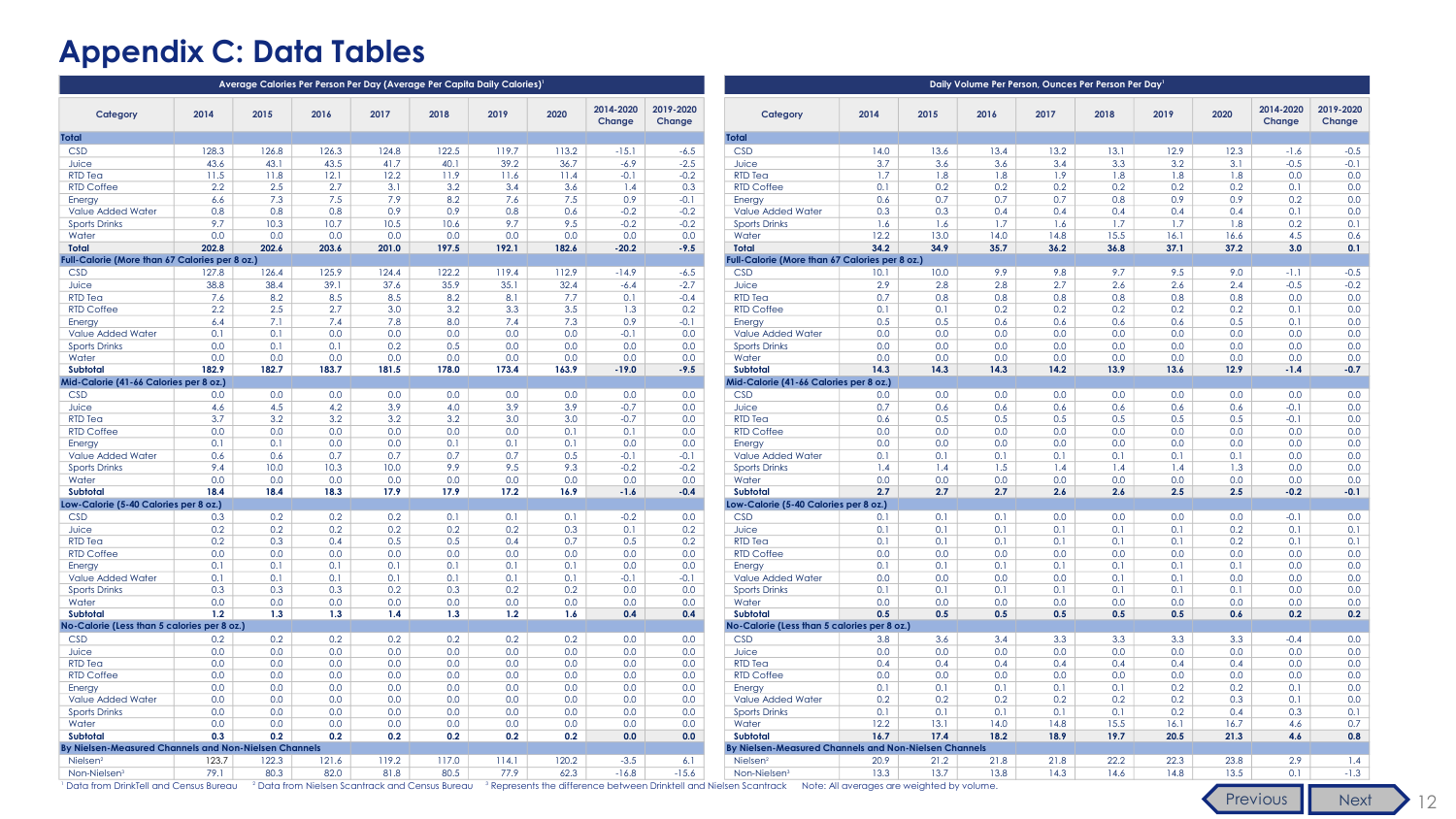## <span id="page-17-0"></span>**Appendix C: Data Tables**

|                                                       |                                          |                |          |                | Total LRB Volume Eight-Ounce Equivalent Servings, In Millions                  |           |                |                      | Share of LRB Volume by Beverage Category |                                                              |       |        |        |        |        |        |        |                     |                     |  |
|-------------------------------------------------------|------------------------------------------|----------------|----------|----------------|--------------------------------------------------------------------------------|-----------|----------------|----------------------|------------------------------------------|--------------------------------------------------------------|-------|--------|--------|--------|--------|--------|--------|---------------------|---------------------|--|
| Category                                              | 2014                                     | 2015           | 2016     | 2017           | 2018                                                                           | 2019      | 2020           | 2014-2020<br>Change  | 2019-2020<br>Change                      | Category                                                     | 2014  | 2015   | 2016   | 2017   | 2018   | 2019   | 2020   | 2014-2020<br>Change | 2019-2020<br>Change |  |
| <b>Total</b>                                          |                                          |                |          |                |                                                                                |           |                |                      |                                          | <b>Total</b>                                                 |       |        |        |        |        |        |        |                     |                     |  |
| <b>CSD</b>                                            | 202.805                                  | 199.636        | 198.081  | 195.531        | 194,720                                                                        | 192.640   | 185.667        | (17, 138)            | (6,973)                                  | <b>CSD</b>                                                   | 41%   | 39%    | 38%    | 36%    | 36%    | 35%    | 33%    | $-8\%$              | $-1%$               |  |
| Juice                                                 | 53,049                                   | 52,547         | 52,650   | 50,624         | 49,156                                                                         | 48,324    | 47,084         | (5,965)              | (1, 240)                                 | Juice                                                        | 11%   | 10%    | 10%    | 9%     | 9%     | 9%     | 8%     | $-2%$               | 0%                  |  |
| <b>RTD Tea</b>                                        | 25,322                                   | 26,315         | 27,204   | 27,500         | 27,412                                                                         | 26,902    | 26,625         | 1,302                | (277)                                    | <b>RTD Tea</b>                                               | 5%    | 5%     | 5%     | 5%     | 5%     | 5%     | 5%     | $0\%$               | 0%                  |  |
| <b>RTD Coffee</b>                                     | 1,925                                    | 2,230          | 2,515    | 2,837          | 3,086                                                                          | 3,291     | 3,717          | 1,793                | 426                                      | <b>RTD Coffee</b>                                            | 0%    | 0%     | 0%     | $1\%$  | $1\%$  | $1\%$  | $1\%$  | 0%                  | 0%                  |  |
| Energy                                                | 9,250                                    | 10,067         | 10,555   | 10,944         | 11,882                                                                         | 12,911    | 13,234         | 3,984                | 323                                      | Energy                                                       | 2%    | $2\%$  | 2%     | $2\%$  | 2%     | $2\%$  | 2%     | $1\%$               | 0%                  |  |
| <b>Value Added Water</b>                              | 4,631                                    | 4,861          | 5,180    | 5,510          | 5,992                                                                          | 5,957     | 5,769          | 1,138                | (189)                                    | <b>Value Added Water</b>                                     | $1\%$ | $1\%$  | $1\%$  | $1\%$  | $1\%$  | $1\%$  | $1\%$  | 0%                  | 0%                  |  |
| <b>Sports Drinks</b>                                  | 22,651                                   | 23,902         | 24,824   | 24.307         | 24,989                                                                         | 25,475    | 26,883         | 4,232                | 1,408                                    | <b>Sports Drinks</b>                                         | 5%    | 5%     | 5%     | 5%     | 5%     | 5%     | 5%     | 0%                  | 0%                  |  |
| Water                                                 | 176.924                                  | 190.916        | 206,545  | 219.485        | 231,182                                                                        | 240,478   | 250,699        | 73,774               | 10,221                                   | Water                                                        | 36%   | 37%    | 39%    | 41%    | 42%    | 43%    | 45%    | 9%                  | 2%                  |  |
| <b>Total</b>                                          | 496,558                                  | 510,475        | 527,554  | 536,738        | 548,418                                                                        | 555,979   | 559,677        | 63,120               | 3,698                                    | <b>Total</b>                                                 | х.    | $\sim$ | $\sim$ | $\sim$ | $\sim$ | $\sim$ | $\sim$ | $\sim$              | . .                 |  |
| Full-Calorie (More than 67 Calories per 8 oz.)        |                                          |                |          |                |                                                                                |           |                |                      |                                          | ull-Calorie (More than 67 Calories per 8 oz.)                |       |        |        |        |        |        |        |                     |                     |  |
| <b>CSD</b>                                            | 146,642                                  | 146,462        | 147,035  | 145,920        | 144,652                                                                        | 142,282   | 135,424        | (11, 218)            | (6, 858)                                 | <b>CSD</b>                                                   | 30%   | 29%    | 28%    | 27%    | 26%    | 26%    | 24%    | $-5%$               | $-1%$               |  |
| Juice                                                 | 42.076                                   | 41,682         | 42,095   | 40.514         | 39,080                                                                         | 38,353    | 35,529         | (6, 547)             | (2,824)                                  | Juice                                                        | 8%    | 8%     | 8%     | 8%     | 7%     | $7\%$  | 6%     | $-2\%$              | $-1%$               |  |
| <b>RTD Tea</b>                                        | 10,646                                   | 11,595         | 12,182   | 12,214         | 11,995                                                                         | 11,977    | 11,430         | 784                  | (547)                                    | <b>RTD Tea</b>                                               | $2\%$ | $2\%$  | 2%     | $2\%$  | 2%     | $2\%$  | 2%     | 0%                  | 0%                  |  |
| <b>RTD Coffee</b>                                     | 1.866                                    | 2.087          | 2.368    | 2.624          | 2.775                                                                          | 2.909     | 3.104          | 1.237                | 194                                      | <b>RTD Coffee</b>                                            | 0%    | 0%     | 0%     | 0%     | $1\%$  | $1\%$  | $1\%$  | 0%                  | 0%                  |  |
| Energy                                                | 6.933                                    | 7,754          | 8,160    | 8.624          | 8,905                                                                          | 8.306     | 8,239          | 1.307                | (66)                                     | Energy                                                       | $1\%$ | 2%     | 2%     | $2\%$  | 2%     | $1\%$  | $1\%$  | 0%                  | 0%                  |  |
| <b>Value Added Water</b>                              | 56                                       | 52             | $\Omega$ | $\overline{0}$ | $\circ$                                                                        | $\circ$   | $\circ$        | (56)                 | (0)                                      | <b>Value Added Water</b>                                     | 0%    | 0%     | 0%     | 0%     | 0%     | 0%     | 0%     | 0%                  | 0%                  |  |
| <b>Sports Drinks</b>                                  | 24                                       | 69             | 179      | 299            | 592                                                                            | $\sim$    |                | (23)                 | -1                                       | <b>Sports Drinks</b>                                         | 0%    | 0%     | 0%     | 0%     | 0%     | 0%     | 0%     | 0%                  | 0%                  |  |
| Water                                                 |                                          |                |          |                |                                                                                | $\sim$    |                |                      |                                          | Water                                                        | 0%    | 0%     | 0%     | 0%     | 0%     | 0%     | 0%     | 0%                  | 0%                  |  |
| <b>Subtotal</b>                                       | 208.244                                  | 209,701        | 212,020  | 210,196        | 207,999                                                                        | 203,827   | 193,726        | (14, 517)            | (10, 100)                                | Subtotal                                                     | 42%   | 41%    | 40%    | 39%    | 38%    | 37%    | 35%    | $-7%$               | $-2%$               |  |
| Mid-Calorie (41-66 Calories per 8 oz.)                |                                          |                |          |                |                                                                                |           |                |                      |                                          | Mid-Calorie (41-66 Calories per 8 oz.)                       |       |        |        |        |        |        |        |                     |                     |  |
| <b>CSD</b>                                            | 8                                        | 8 <sup>1</sup> | 8        | 8              | 6 <sup>1</sup>                                                                 | $\vert$ 2 | $\blacksquare$ | (7)                  | (1)                                      | <b>CSD</b>                                                   | 0%    | 0%     | 0%     | 0%     | 0%     | 0%     | 0%     | 0%                  | 0%                  |  |
| Juice                                                 | 9.484                                    | 9.303          | 8.949    | 8.490          | 8.667                                                                          | 8.483     | 8.439          | (1,045)              | (45)                                     | Juice                                                        | 2%    | 2%     | 2%     | 2%     | 2%     | 2%     | 2%     | 0%                  | 0%                  |  |
| <b>RTD Tea</b>                                        | 8.196                                    | 7.509          | 7.401    | 7.478          | 7.465                                                                          | 7.054     | 7.072          | (1, 124)             | 19                                       | <b>RTD Tea</b>                                               | 2%    | $1\%$  | $1\%$  | $1\%$  | $1\%$  | $1\%$  | $1\%$  | 0%                  | 0%                  |  |
| <b>RTD Coffee</b>                                     | 27                                       | 39             | 51       | 53             | 74                                                                             | 78        | 174            | 147                  | 96                                       | <b>RTD Coffee</b>                                            | 0%    | 0%     | 0%     | 0%     | 0%     | 0%     | 0%     | 0%                  | 0%                  |  |
| Energy                                                | 142                                      | 108            | 63       | 83             | 161                                                                            | 209       | 169            | 27                   | (40)                                     | Energy                                                       | 0%    | 0%     | 0%     | 0%     | 0%     | 0%     | 0%     | $0\%$               | 0%                  |  |
| <b>Value Added Water</b>                              | 1.491                                    | 1.530          | 1.646    | 1.719          | 1.728                                                                          | 1.627     | 1.344          | (148)                | (284)                                    | <b>Value Added Water</b>                                     | 0%    | 0%     | 0%     | 0%     | 0%     | 0%     | 0%     | $0\%$               | 0%                  |  |
| <b>Sports Drinks</b>                                  | 19.949                                   | 21.208         | 22.053   | 21.472         | 21,267<br>$\sim$                                                               | 20.579    | 20,204         | 255<br>$\Delta \tau$ | (375)                                    | Sports Drinks                                                | 4%    | 4%     | 4%     | 4%     | 4%     | 4%     | 4%     | 0%                  | 0%                  |  |
| Water                                                 | $\sim$                                   | $\sim$         | $\sim$   | $\sim$         |                                                                                | $\sim$    | $\sim$         |                      | $\sim$                                   | Water                                                        | 0%    | 0%     | 0%     | 0%     | 0%     | 0%     | 0%     | 0%                  | 0%                  |  |
| <b>Subtotal</b>                                       | 39.297                                   | 39.705         | 40.171   | 39,304         | 39,368                                                                         | 38,032    | 37,402         | (1,896)              | (630)                                    | Subtotal                                                     | 8%    | 8%     | 8%     | 7%     | 7%     | 7%     | 7%     | $-1%$               | 0%                  |  |
| Low-Calorie (5-40 Calories per 8 oz.)<br><b>CSD</b>   | 1,202                                    | 990            | 827      | 592            | 499                                                                            | 371       | 306            | (895)                |                                          | Low-Calorie (5-40 Calories per 8 oz.)<br><b>CSD</b>          | 0%    | 0%     | 0%     | 0%     | 0%     | 0%     | 0%     | 0%                  | 0%                  |  |
|                                                       | 1,288                                    | 1,356          | 1,384    | 1.404          | 1,194                                                                          | 1,251     | 2,697          | 1,409                | (65)<br>1,446                            | Juice                                                        | 0%    | 0%     | 0%     | 0%     | 0%     | 0%     | 0%     | 0%                  | 0%                  |  |
| Juice<br><b>RTD Tea</b>                               | 887                                      | 1.247          | 1,361    | 1,665          | 1,661                                                                          | 1,518     | 2,311          | 1,423                | 793                                      | <b>RTD Tea</b>                                               | 0%    | 0%     | 0%     | 0%     | 0%     | 0%     | 0%     | 0%                  | 0%                  |  |
| <b>RTD Coffee</b>                                     | 30                                       | 85             | 57       | 92             | 128                                                                            | 161       | 247            | 217                  | 86                                       | <b>RTD Coffee</b>                                            | 0%    | 0%     | 0%     | 0%     | 0%     | 0%     | 0%     | 0%                  | 0%                  |  |
| Energy                                                | 1.146                                    | 1,136          | 1,233    | 1.142          | 1,265                                                                          | 1.514     | 1,909          | 762                  | 395                                      | Energy                                                       | 0%    | 0%     | 0%     | 0%     | 0%     | 0%     | 0%     | 0%                  | 0%                  |  |
| Value Added Water                                     | 459                                      | 494            | 624      | 689            | 754                                                                            | 787       | 665            | 206                  | (122)                                    | Value Added Water                                            | 0%    | 0%     | 0%     | 0%     | 0%     | 0%     | 0%     | 0%                  | 0%                  |  |
| <b>Sports Drinks</b>                                  | 1,600                                    | 1,501          | 1.464    | 1,387          | 1,538                                                                          | 1,410     | 1,368          | (232)                | (41)                                     | <b>Sports Drinks</b>                                         | 0%    | 0%     | 0%     | 0%     | 0%     | 0%     | 0%     | 0%                  | 0%                  |  |
| Water                                                 | n.                                       | $\sim$         | $\sim$   | $\sim$         | $\sim$                                                                         | $\sim$    | $\sim$         | $\sim$               | $\sim$                                   | Water                                                        | 0%    | 0%     | 0%     | 0%     | 0%     | 0%     | 0%     | 0%                  | 0%                  |  |
| Subtotal                                              | 6,612                                    | 6,809          | 6,951    | 6,971          | 7,038                                                                          | 7,011     | 9,503          | 2,891                | 2,491                                    | <b>Subtotal</b>                                              | $1\%$ | $1\%$  | $1\%$  | $1\%$  | $1\%$  | $1\%$  | $2\%$  | 0%                  | 0%                  |  |
| No-Calorie (Less than 5 calories per 8 oz.)           |                                          |                |          |                |                                                                                |           |                |                      |                                          | No-Calorie (Less than 5 calories per 8 oz.)                  |       |        |        |        |        |        |        |                     |                     |  |
| <b>CSD</b>                                            | 54,954                                   | 52,176         | 50,210   | 49,011         | 49,562                                                                         | 49,986    | 49,937         | (5,017)              | (49)                                     | <b>CSD</b>                                                   | 11%   | 10%    | 10%    | 9%     | 9%     | 9%     | 9%     | $-2\%$              | 0%                  |  |
| Juice                                                 | 202                                      | 205            | 221      | 216            | 215                                                                            | 238       | 420            | 218                  | 182                                      | Juice                                                        | 0%    | 0%     | 0%     | 0%     | 0%     | 0%     | 0%     | 0%                  | 0%                  |  |
| <b>RTD Tea</b>                                        | 5.592                                    | 5.965          | 6,261    | 6.142          | 6.291                                                                          | 6.353     | 5.812          | 220                  | (541)                                    | <b>RTD Tea</b>                                               | $1\%$ | $1\%$  | 1%     | $1\%$  | $1\%$  | $1\%$  | $1\%$  | 0%                  | 0%                  |  |
| <b>RTD Coffee</b>                                     | $\overline{2}$                           | 19             | 39       | 68             | 109                                                                            | 143       | 193            | 191                  | 50                                       | <b>RTD Coffee</b>                                            | 0%    | 0%     | 0%     | 0%     | 0%     | 0%     | 0%     | 0%                  | 0%                  |  |
| Energy                                                | 1.028                                    | 1,069          | 1,099    | 1.094          | 1,551                                                                          | 2,883     | 2.917          | 1.889                | 35                                       | Energy                                                       | 0%    | 0%     | 0%     | 0%     | 0%     | $1\%$  | $1\%$  | 0%                  | 0%                  |  |
| <b>Value Added Water</b>                              | 2,624                                    | 2,785          | 2,910    | 3,102          | 3,510                                                                          | 3.543     | 3.760          | 1,136                | 217                                      | <b>Value Added Water</b>                                     | 1%    | $1\%$  | $1\%$  | $1\%$  | $1\%$  | $1\%$  | $1\%$  | 0%                  | 0%                  |  |
| <b>Sports Drinks</b>                                  | 1.078                                    | 1.125          | 1,128    | 1.149          | 1,592                                                                          | 3.486     | 5,310          | 4,231                | 1,823                                    | <b>Sports Drinks</b>                                         | 0%    | 0%     | 0%     | 0%     | 0%     | $1\%$  | $1\%$  | $1\%$               | 0%                  |  |
| Water                                                 | 176.924                                  | 190.916        | 206.545  | 219,485        | 231,182                                                                        | 240.478   | 250,699        | 73,774               | 10,221                                   | Water                                                        | 36%   | 37%    | 39%    | 41%    | 42%    | 43%    | 45%    | 9%                  | 2%                  |  |
| Subtotal                                              | 242,405                                  | 254,260        | 268,413  | 280,267        | 294,012                                                                        | 307,110   | 319,047        | 76,642               | 11,938                                   | Subtotal                                                     | 49%   | 50%    | 51%    | 52%    | 54%    | 55%    | 57%    | $8\%$               | $2\%$               |  |
| By Nielsen-Measured Channels and Non-Nielsen Channels |                                          |                |          |                |                                                                                |           |                |                      |                                          | <b>By Nielsen-Measured Channels and Non-Nielsen Channels</b> |       |        |        |        |        |        |        |                     |                     |  |
| Nielsen <sup>2</sup>                                  | 302.797                                  | 309.711        | 322,949  | 324.852        | 331,900                                                                        | 335,388   | 358.231        | 55.434               | 22.843                                   | Nielsen                                                      | 61%   | 61%    | 61%    | 61%    | 61%    | 60%    | 64%    | $3\%$               | 4%                  |  |
| Non-Nielsen <sup>3</sup>                              | 193.761                                  | 200,764        | 204.605  | 211.886        | 216,519                                                                        | 220.591   | 201.447        | 7.686                | (19, 145)                                | Non-Nielsen <sup>3</sup>                                     | 39%   | 39%    | 39%    | 39%    | 39%    | 40%    | 36%    | $-3\%$              | $-4%$               |  |
| Data from DrinkTell                                   | <sup>2</sup> Data from Nielsen Scantrack |                |          |                | <sup>3</sup> Represents the difference between Drinktell and Nielsen Scantrack |           |                |                      |                                          |                                                              |       |        |        |        |        |        |        |                     |                     |  |

[Previous](#page-16-0) [Next](#page-18-0) 13